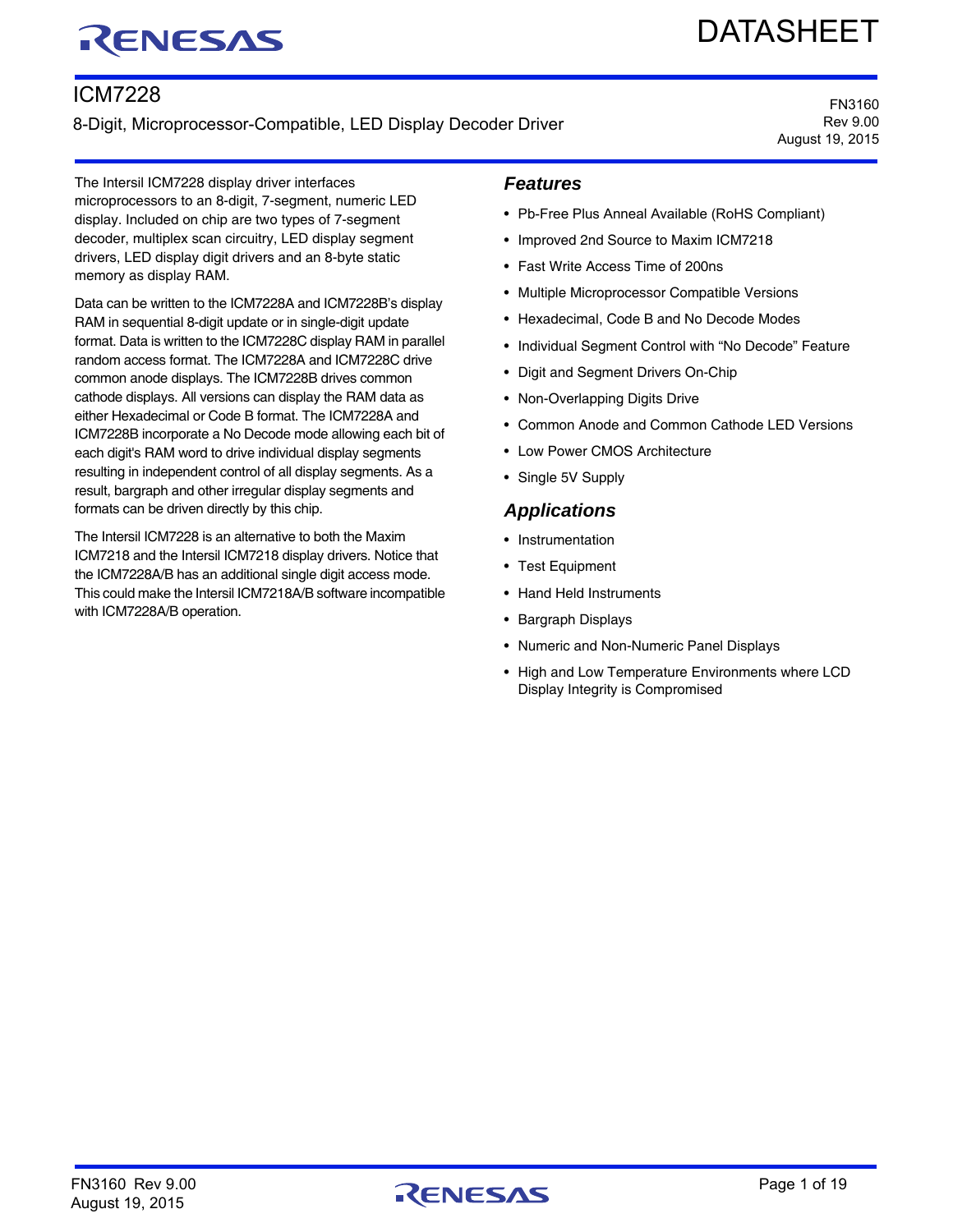# <span id="page-1-0"></span>*Ordering Information*

| <b>PART NUMBER</b>                                                          | <b>PART</b><br><b>MARKING</b> | <b>DATA ENTRY</b><br><b>PROTOCOL</b> | <b>DISPLAY</b><br><b>TYPE</b> | <b>TEMP. RANGE</b><br>(°C) | <b>PACKAGE</b>        | PKG.<br>$DWG.$ # |
|-----------------------------------------------------------------------------|-------------------------------|--------------------------------------|-------------------------------|----------------------------|-----------------------|------------------|
| ICM7228AIBI (No longer available,<br>recommended replacement: ICM7228AIBIZ) | ICM7228AIBI                   | Sequential                           | Common Anode                  | $-40$ to 85                | 28 Ld SOIC            | M28.3            |
| ICM7228AIBIZ (Note)                                                         | 7228AIBIZ                     | Sequential                           | Common Anode                  | $-40$ to 85                | 28 Ld SOIC (Pb-free)  | M28.3            |
| ICM7228AIPI (No longer available,<br>recommended replacement: ICM7228AIPIZ) | ICM7228AIPI                   | Sequential                           | Common Anode                  | $-40$ to 85                | 28 Ld PDIP            | E28.6            |
| ICM7228AIPIZ (Note)                                                         | ICM7228AIPI                   | Sequential                           | Common Anode                  | $-40$ to 85                | 28 Ld PDIP* (Pb-free) | E28.6            |
| ICM7228BIBI (No longer available,<br>recommended replacement: ICM7228BIBIZ) | ICM7228BIBI                   | Sequential                           | Common Cathode                | $-40$ to 85                | 28 Ld SOIC            | M28.3            |
| ICM7228BIBIZ (Note)                                                         | ICM7228BIBIZ                  | Sequential                           | Common Cathode                | $-40$ to 85                | 28 Ld SOIC (Pb-free)  | M28.3            |
| ICM7228BIPI (No longer available,<br>recommended replacement: ICM7228BIPIZ) | ICM7228BIPI                   | Sequential                           | Common Cathode                | $-40$ to 85                | 28 Ld PDIP            | E28.6            |
| ICM7228BIPIZ (Note)                                                         | ICM7228BIPIZ                  | Sequential                           | Common Cathode                | $-40$ to 85                | 28 Ld PDIP (Pb-free)  | E28.6            |
| ICM7228CIBI (No longer available,<br>recommended replacement: ICM7228CIBIZ) | ICM7228CIBI                   | Random                               | Common Anode                  | $-40$ to 85                | 28 Ld SOIC            | M28.3            |
| ICM7228CIBIZ (Note)                                                         | ICM7228CIBIZ Random           |                                      | Common Anode                  | $-40$ to 85                | 28 Ld SOIC (Pb-free)  | M28.3            |
| ICM7228CIPI (No longer available,<br>recommended replacement: ICM7228CIPIZ) | ICM7228CIPI                   | Random                               | Common Anode                  | $-40$ to 85                | 28 Ld PDIP            | E28.6            |
| ICM7228CIPIZ (Note)                                                         | ICM7228CIPI                   | Random                               | Common Anode                  | $-40$ to 85                | 28 Ld PDIP (Pb-free)  | E28.6            |

\*Pb-free PDIPs can be used for through hole wave solder processing only. They are not intended for use in Reflow solder processing applications. NOTE: Intersil Pb-free plus anneal products employ special Pb-free material sets; molding compounds/die attach materials and 100% matte tin plate termination finish, which are RoHS compliant and compatible with both SnPb and Pb-free soldering operations. Intersil Pb-free products are MSL classified at Pb-free peak reflow temperatures that meet or exceed the Pb-free requirements of IPC/JEDEC J STD-020.

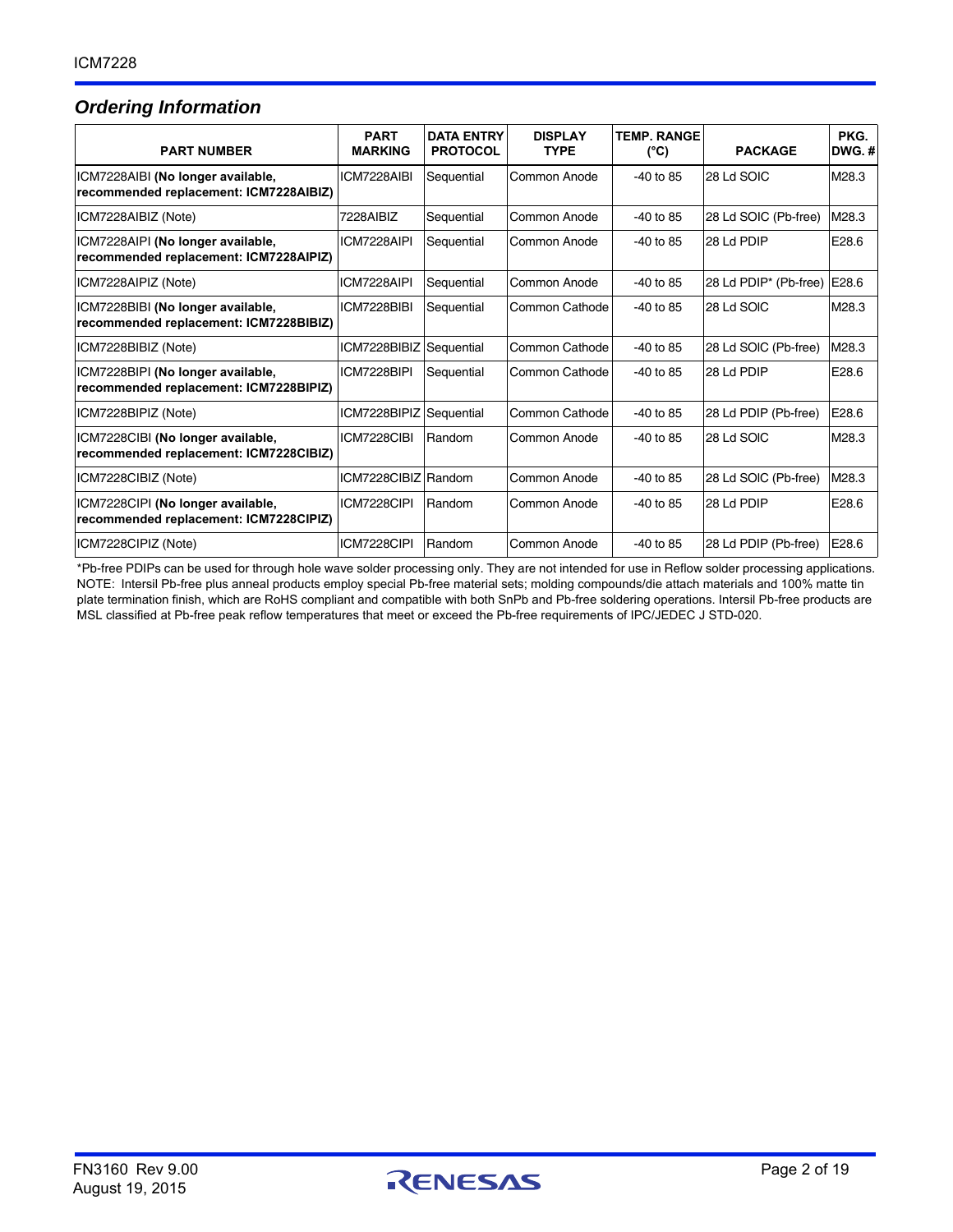

**DIGIT 1 15**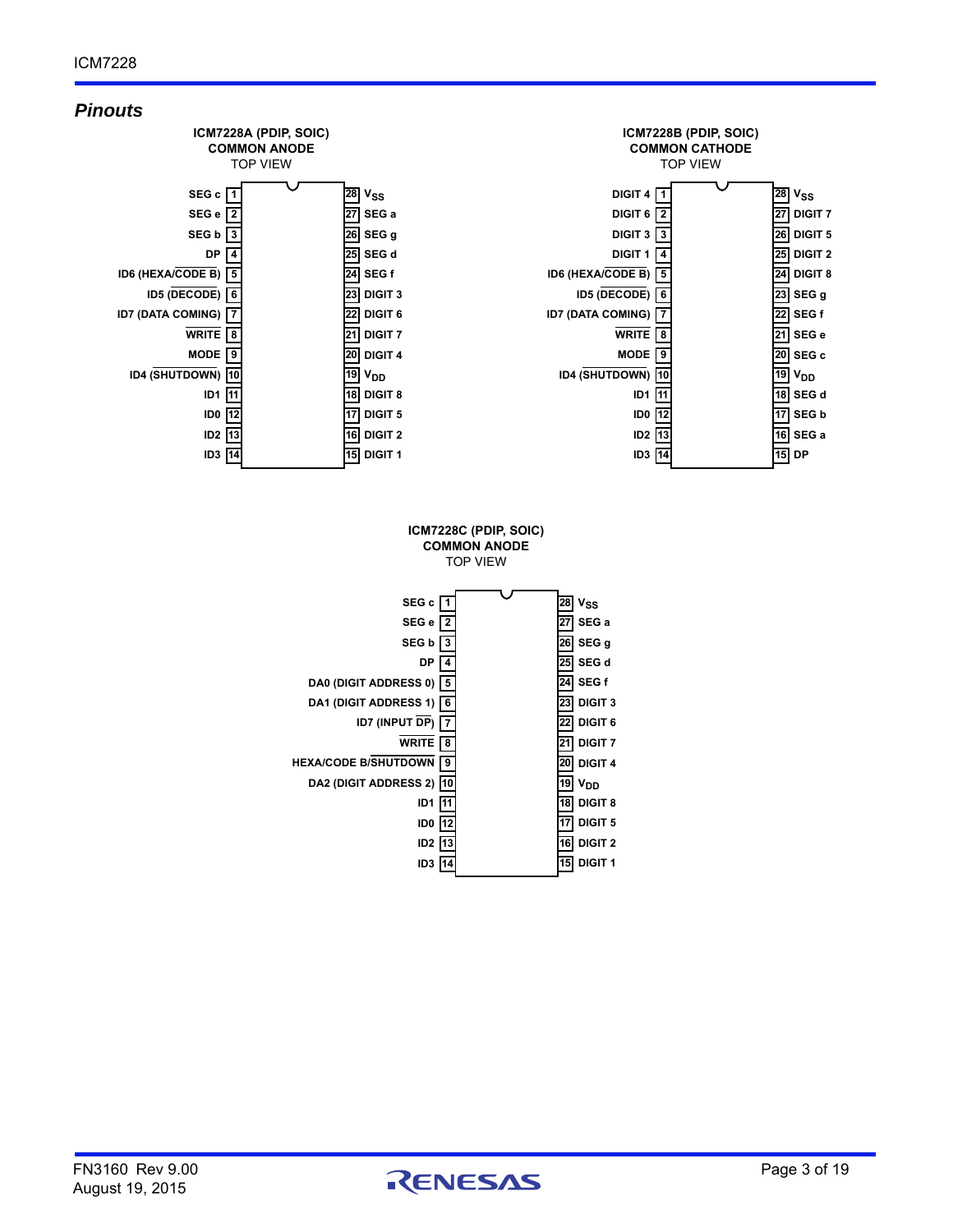### *Functional Block Diagram*





**ICM7228C**

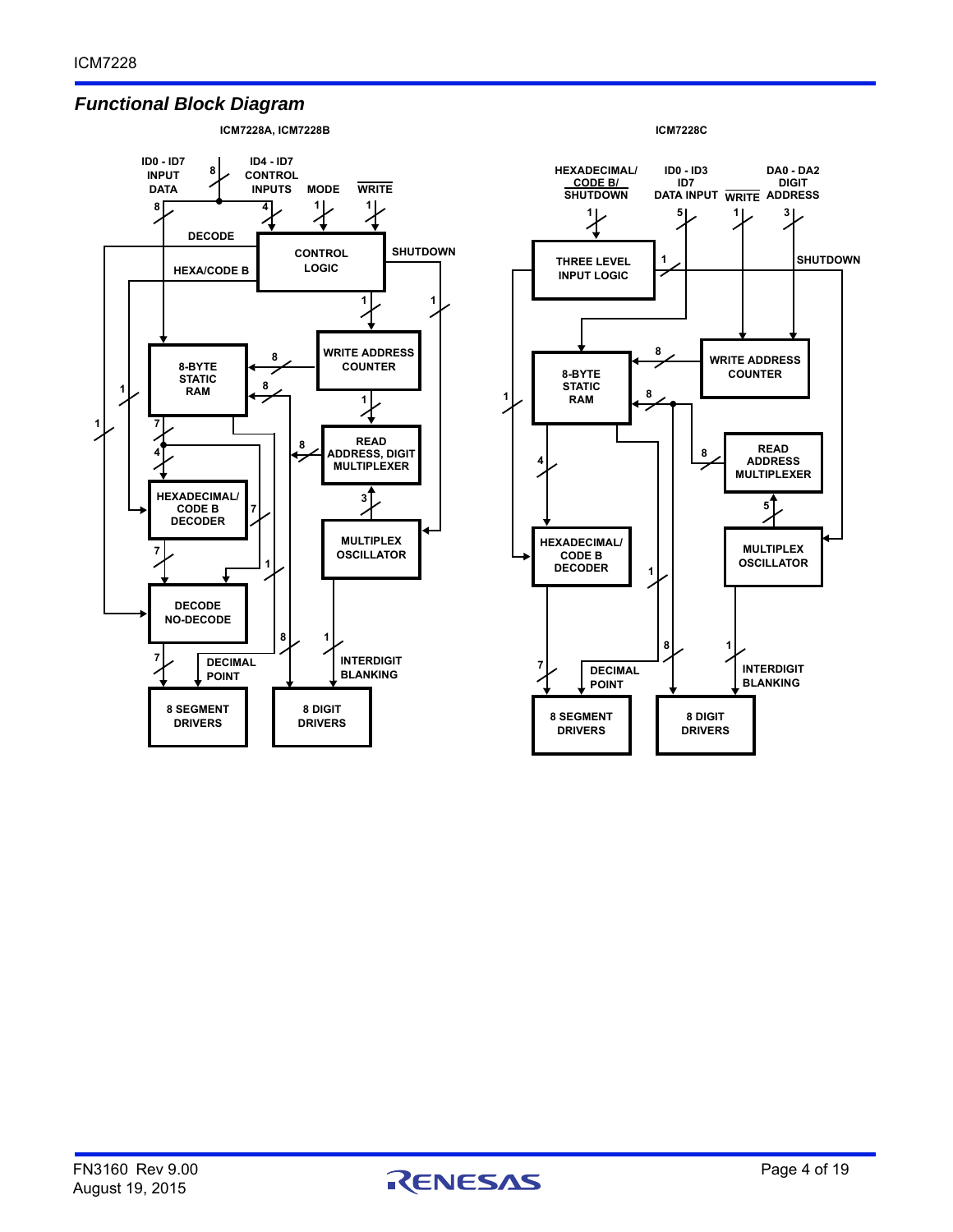#### Absolute Maximum Ratings **Thermal Information**

| Input Voltage (Note 1) (Any Terminal) $\ldots$ (V <sub>SS</sub> -0.3V) < V <sub>IN</sub> < (V <sub>DD</sub> +0.3V) |  |
|--------------------------------------------------------------------------------------------------------------------|--|

#### **Operating Conditions**

Operating Temperature Range . . . . . . . . . . . . . . . . . 40°C to 85°C

| Thermal Resistance (Typical, Note 2)                                        | $\theta$ JA ( $\rm ^{O}C/W$ ) |
|-----------------------------------------------------------------------------|-------------------------------|
|                                                                             | 55                            |
|                                                                             | 75                            |
| Maximum Junction Temperature150°C                                           |                               |
| Maximum Storage Temperature Range  -65 <sup>o</sup> C to 150 <sup>o</sup> C |                               |
| Maximum Lead Temperature (Soldering 10s)300°C                               |                               |
| (SOIC - Lead Tips Only)                                                     |                               |
| *Pb-free PDIPs can be used for through hole wave solder                     |                               |
| processing only. They are not intended for use in Reflow solder             |                               |
| processing applications.                                                    |                               |

*CAUTION: Stresses above those listed in "Absolute Maximum Ratings" may cause permanent damage to the device. This is a stress only rating and operation of the device at these or any other conditions above those indicated in the operational sections of this specification is not implied.*

#### NOTES:

- 1. Due to the SCR structure inherent in the CMOS process used to fabricate these devices, connecting any terminal to a voltage greater than V<sub>DD</sub> or less then V<sub>SS</sub> may cause destructive device latchup. For this reason, it is recommended that no inputs row sources operating on a different power supply be applied to the device before its own supply is established, and when using multiple supply systems the supply to the ICM7228 should be turned on first.
- 2.  $\theta_{JA}$  is measured with the component mounted on a low effective thermal conductivity test board in free air. See Tech Brief 379 for details.

|                                           |                                                                               |                          | $T_A = 25^{\circ}C$ |                |                | -40°C TO 85°C |                          |              |
|-------------------------------------------|-------------------------------------------------------------------------------|--------------------------|---------------------|----------------|----------------|---------------|--------------------------|--------------|
| <b>PARAMETER</b>                          | <b>TEST CONDITIONS</b>                                                        | <b>MIN</b>               | <b>TYP</b>          | <b>MAX</b>     | <b>MIN</b>     | <b>TYP</b>    | <b>MAX</b>               | <b>UNITS</b> |
| Supply Voltage Range, V <sub>SUPPLY</sub> | Operating                                                                     | 4                        | $\mathbf{r}$        | 6              | 4              |               | 6                        | $\vee$       |
|                                           | Power Down Mode                                                               | $\overline{2}$           |                     |                | $\overline{2}$ |               |                          |              |
| Quiescent Supply Current, I <sub>O</sub>  | Shutdown, ICM7228A, IMC7228B                                                  |                          | 1                   | 100            | ä,             | $\mathbf{1}$  | 100                      | $\mu$ A      |
|                                           | Shutdown, 7228C                                                               | ä,                       | 2.5                 | 100            | $\blacksquare$ | 2.5           | 100                      |              |
| Operating Supply Current, Ipp             | Common Anode, ICM7228A/C<br>Segments = ON; Outputs = OPEN                     | ä,                       | 200                 | 450            | $\blacksquare$ | 200           | 450                      | $\mu$ A      |
|                                           | Common Anode, ICM7228A/C<br>Segments = OFF; Outputs = OPEN                    | ÷,                       | 100                 | 450            | ä,             | 100           | 450                      |              |
|                                           | Common Cathode, ICM7228B<br>Segments = ON; Outputs = OPEN                     | $\overline{\phantom{0}}$ | 250                 | 450            | $\blacksquare$ | 250           | 450                      |              |
|                                           | Common Cathode, ICM7228B<br>Segments = $OFF$ ; Outputs = $OPEN$               | ä,                       | 175                 | 450            | $\blacksquare$ | 175           | 450                      |              |
| Digit Drive Current, I <sub>DIG</sub>     | Common Anode, ICM7228A/C<br>$V_{\text{OUT}} = V_{\text{DD}} - 2.0 V$          | 200                      |                     | $\overline{a}$ | 175            |               | $\blacksquare$           | mA           |
|                                           | Common Cathode, ICM7228B<br>$V_{\text{OUT}} = V_{SS} + 1.0V$                  | 50                       |                     |                | 40             |               |                          |              |
| Digit Leakage Current, I <sub>DI K</sub>  | Shutdown Mode, V <sub>OUT</sub> = 2.0V<br>Common Anode, ICM7228A/C            | $\overline{\phantom{a}}$ | 1                   | 100            | $\blacksquare$ | $\mathbf{1}$  | 100                      | μA           |
|                                           | Shutdown Mode, $V_{\text{OUT}} = 5.0V$<br>Common Cathode, 7228B               | $\sim$                   | 1                   | 100            | $\blacksquare$ | $\mathbf{1}$  | 100                      |              |
| Peak Segment Drive Current, ISEG          | Common Anode, ICM7228A/C<br>$V_{\text{OUT}} = V_{SS} + 1.0V$                  | 20                       | 25                  |                | 20             | L.            | ä,                       | mA           |
|                                           | Common Cathode, 7228B<br>$V_{\text{OUT}} = V_{\text{DD}} - 2.0V$              | 10                       | 12                  |                | 10             |               | $\overline{\phantom{a}}$ |              |
| Segment Leakage Current, ISLK             | Shutdown Mode, $V_{\text{OUT}} = V_{\text{DD}}$<br>Common Anode, ICM7228A/C   | $\blacksquare$           | 1                   | 50             | ä,             | $\mathbf{1}$  | 50                       | μA           |
|                                           | Shutdown Mode, V <sub>OUT</sub> = V <sub>SS</sub><br>Common Cathode, ICM7228B | $\blacksquare$           | 1                   | 50             | $\blacksquare$ | $\mathbf{1}$  | 50                       |              |

#### **Electrical Specifications** V<sub>DD</sub> = +5.0V ±10%, V<sub>SS</sub> = 0V, Unless Otherwise Specified

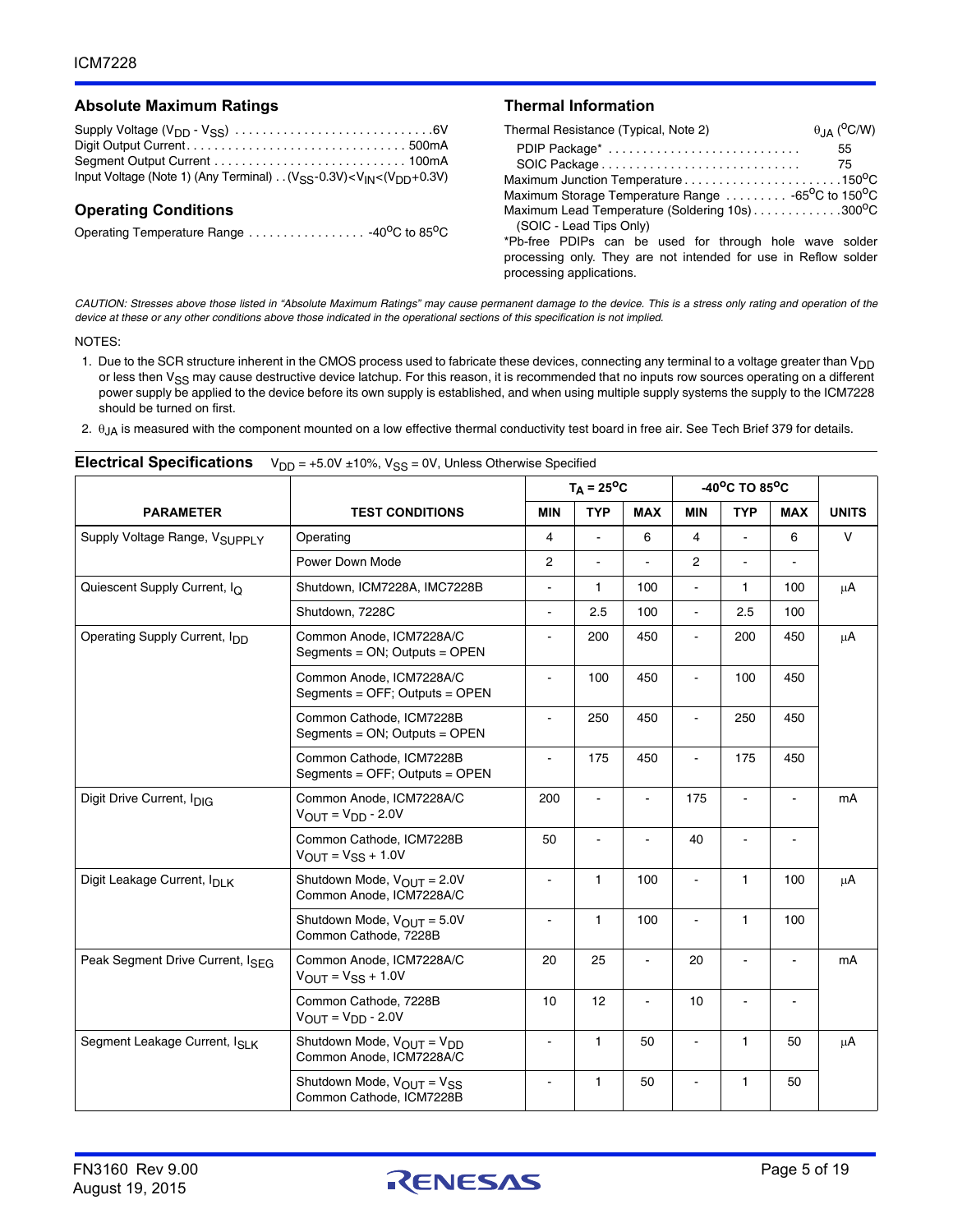|                                             |                                                                                                                 |                | $T_A = 25^{\circ}C$ |                          | $-40^{\circ}$ C TO 85 $^{\circ}$ C |                |                |              |
|---------------------------------------------|-----------------------------------------------------------------------------------------------------------------|----------------|---------------------|--------------------------|------------------------------------|----------------|----------------|--------------|
| <b>PARAMETER</b>                            | <b>TEST CONDITIONS</b>                                                                                          | <b>MIN</b>     | <b>TYP</b>          | <b>MAX</b>               | <b>MIN</b>                         | <b>TYP</b>     | <b>MAX</b>     | <b>UNITS</b> |
| Input Leakage Current, ILL                  | All Inputs Except Pin 9, ICM7228C,<br>$V_{IN} = V_{SS}$                                                         |                |                     | 1                        |                                    |                | 1              | $\mu$ A      |
|                                             | All Inputs Except Pin 9, ICM7228C,<br>$V_{IN} = 5.0V$                                                           | $\overline{a}$ |                     | $-1$                     |                                    |                | $-1$           |              |
| Display Scan Rate, f <sub>MUX</sub>         | Per Digit                                                                                                       | $\sim$         | 390                 | $\blacksquare$           | $\blacksquare$                     | 390            | $\blacksquare$ | Hz           |
| Inter-Digit Blanking Time, t <sub>IDB</sub> |                                                                                                                 | $\overline{2}$ | 10                  | $\mathbf{r}$             | $\overline{2}$                     | $\blacksquare$ |                | $\mu$ s      |
| Logical "1" Input Voltage, VINH             | Three Level Input: Pin 9<br>ICM7228C, Hexadecimal $V_{DD} = 5V$                                                 | 4.2            | $\overline{a}$      | $\overline{a}$           | 4.2                                | ä,             | ä,             | $\vee$       |
| Floating Input, V <sub>INF</sub>            | Three Level Input: Pin 9<br>ICM7228C, Code B, $V_{DD} = 5V$                                                     | 2.0            | ÷,                  | 3.0                      | 2.0                                | ä,             | 3.0            | V            |
| Logical "0" Input Voltage, VINL             | Three Level Input: Pin 9<br>ICM7228C, Shutdown, V <sub>DD</sub> = 5V                                            | $\blacksquare$ |                     | 0.8                      |                                    |                | 0.8            | $\vee$       |
| Three Level Input Impedance, ZIN            | $V_{CC}$ = 5V, Pin 9 of ICM7228C                                                                                | 50             | ÷,                  | $\overline{\phantom{a}}$ | 50                                 | ä,             | $\blacksquare$ | $k\Omega$    |
| Logical "1" Input Voltage, V <sub>IH</sub>  | All Inputs Except, Pin 9 of ICM7228C,<br>$V_{DD} = 5V$                                                          | 2.0            | $\overline{a}$      |                          | 2.0                                | ä,             |                | $\vee$       |
| Logical "0" Input Voltage, VIL              | All Inputs Except, Pin 9 of ICM7228C,<br>$V_{DD} = 5V$                                                          | $\blacksquare$ |                     | 0.8                      | ä,                                 | ä,             | 0.8            | $\vee$       |
|                                             | <b>SWITCHING SPECIFICATIONS</b> $V_{DD} = +5.0V \pm 10\%$ , $V_{SS} = 0V$ , $V_{IL} = +0.4V$ , $V_{IH} = +2.4V$ |                |                     |                          |                                    |                |                |              |
| Write Pulsewidth (Low), t <sub>WL</sub>     |                                                                                                                 | 200            | 100                 | $\overline{a}$           | 250                                | ä,             |                | ns           |
| Write Pulsewidth (High), t <sub>WH</sub>    |                                                                                                                 | 850            | 540                 | $\blacksquare$           | 1200                               | ä,             |                | ns           |
| Mode Hold Time, t <sub>MH</sub>             | ICM7228A, ICM7228B                                                                                              | 0              | $-65$               | $\blacksquare$           | $\Omega$                           | ۰              |                | ns           |
| Mode Setup Time, t <sub>MS</sub>            | ICM7228A, ICM7228B                                                                                              | 250            | 150                 | $\blacksquare$           | 250                                | ä,             |                | ns           |
| Data Setup Time, t <sub>DS</sub>            |                                                                                                                 | 250            | 160                 | $\overline{a}$           | 250                                | $\overline{a}$ |                | ns           |
| Data Hold Time, t <sub>DH</sub>             |                                                                                                                 | 0              | $-60$               | $\overline{a}$           | $\mathbf 0$                        | ÷,             |                | ns           |
| Digit Address Setup Time, tAS               | <b>ICM7228C</b>                                                                                                 | 250            | 110                 | $\blacksquare$           | 250                                | ÷,             |                | ns           |
| Digit Address Hold Time, tAH                | <b>ICM7228C</b>                                                                                                 | 0              | $-60$               | $\blacksquare$           | 0                                  |                |                | ns           |

#### **Electrical Specifications**  $V_{DD} = +5.0V \pm 10\%$ ,  $V_{SS} = 0V$ , Unless Otherwise Specified (Continued)

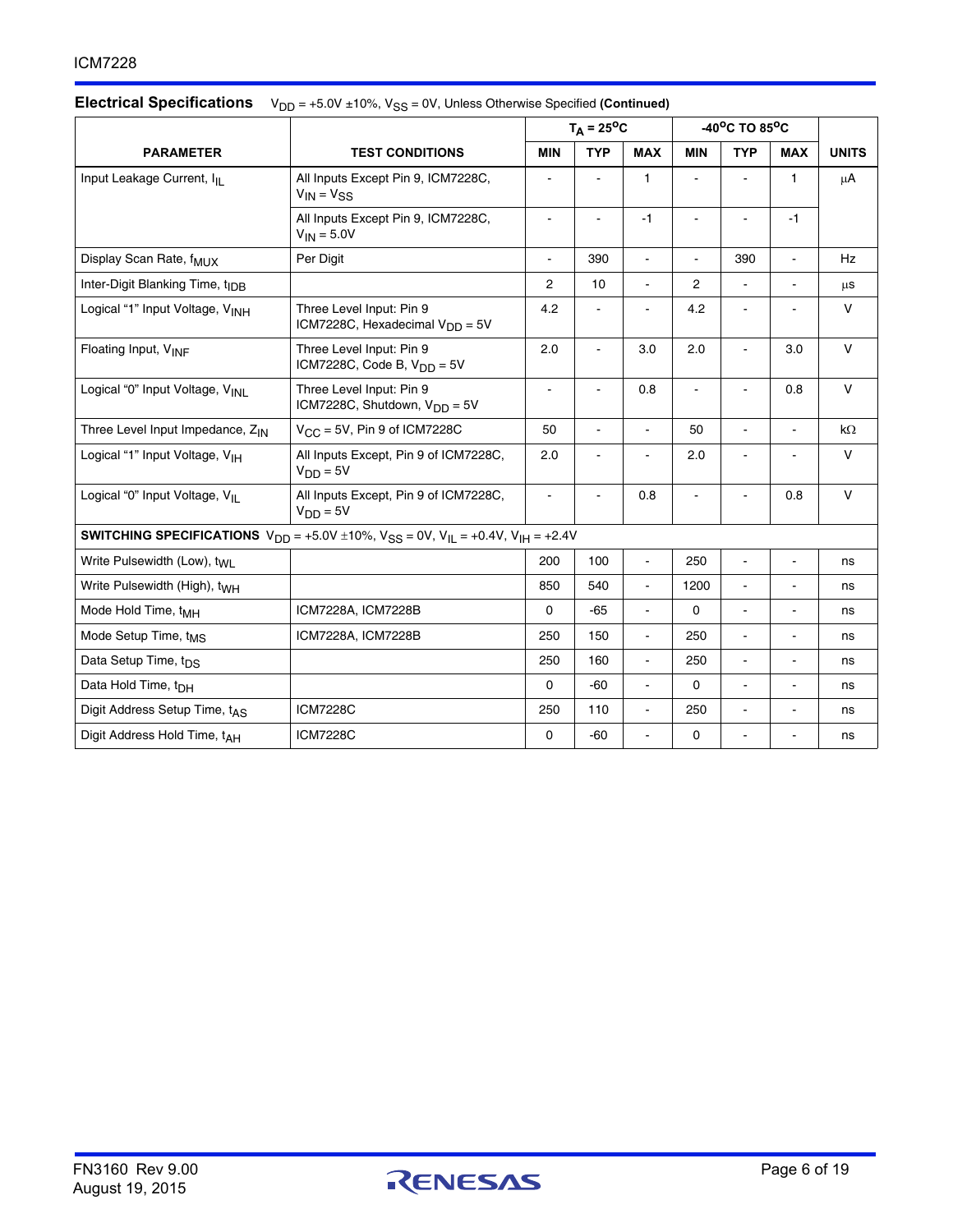# *Timing Diagrams*





**FIGURE 1. ICM7228A/B WRITE CYCLE FIGURE 2. ICM7228A/B SEQUENTIAL 8-DIGIT RAM UPDATE** 







**FIGURE 4. DISPLAY DIGITS MULTIPLEX (COMMON ANODE DISPLAY)**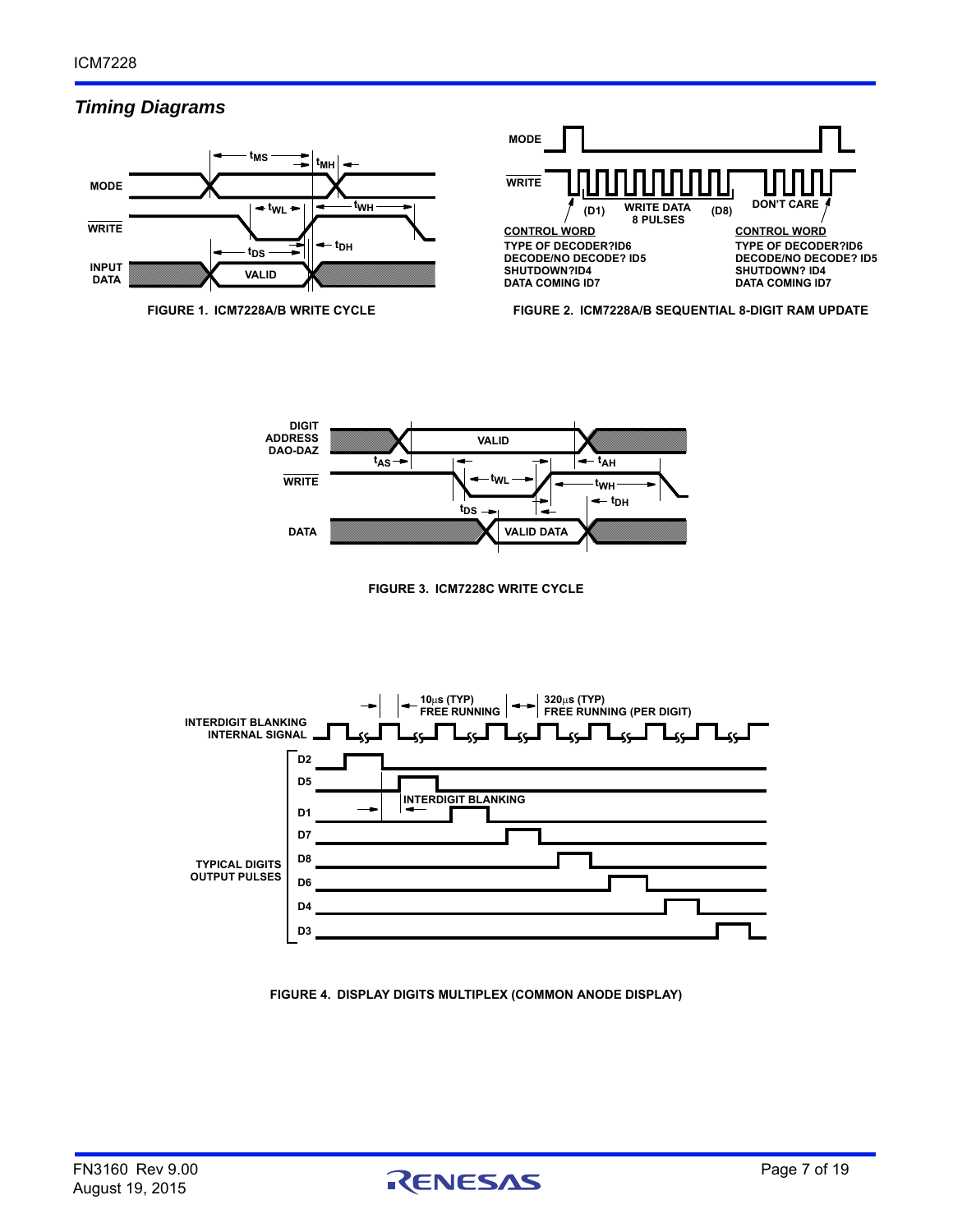# *Typical Performance Curves*







**FIGURE 5. COMMON ANODE DIGIT DRIVER I<sub>DIG</sub> vs (V<sub>DD</sub> - V<sub>DIG</sub>) <b>FIGURE 6. COMMON ANODE SEGMENT DRIVER I<sub>SEG</sub> vs V<sub>SEG</sub>** 



FIGURE 7. COMMON CATHODE DIGIT DRIVER I<sub>DIG</sub> vs V<sub>DIG</sub> FIGURE 8. COMMON CATHODE SEGMENT DRIVER I<sub>SEG</sub> vs **(VDD - VSEG)**

| PIN NO.        | <b>NAME</b>           | <b>FUNCTION</b> | <b>DESCRIPTION</b>                                                                                                                                                          |
|----------------|-----------------------|-----------------|-----------------------------------------------------------------------------------------------------------------------------------------------------------------------------|
|                | SEG c                 | Output          | LED Display Segments c, e, b and Decimal Point Drive Lines.                                                                                                                 |
| $\overline{2}$ | SEG e                 |                 |                                                                                                                                                                             |
| 3              | SEG b                 |                 |                                                                                                                                                                             |
| 4              | DP.                   |                 |                                                                                                                                                                             |
| 5              | ID6.<br>(HEXA/CODE B) | Input           | When "MODE" Low: Display Data Input, Bit 7.<br>When "MODE" High: Control Bit, Decoding Scheme Selection: High, Hexadecimal Decoding;<br>Low, Code B Decoding.               |
| 6              | ID5, (DECODE)         | Input           | When "MODE" Low: Display Data Input, Bit 6.<br>When "MODE" High: Control Bit, Decode/No Decode Selection: High, No Decode; Low, Decode.                                     |
| $\overline{7}$ | ID7.<br>(DATA COMING) | Input           | When "MODE" Low: Display Data Input, Bit 8, Decimal Point Data.<br>When "MODE" High: Control Bit, Seguential Data Update Select: High, Data Coming; Low, No<br>Data Coming. |
| 8              | <b>WRITE</b>          | Input           | Data Input Will Be Written to Control Register or Display RAM on Rising Edge of WRITE.                                                                                      |

**TABLE 1. ICM7228A PIN ASSIGNMENTS AND DESCRIPTIONS** 

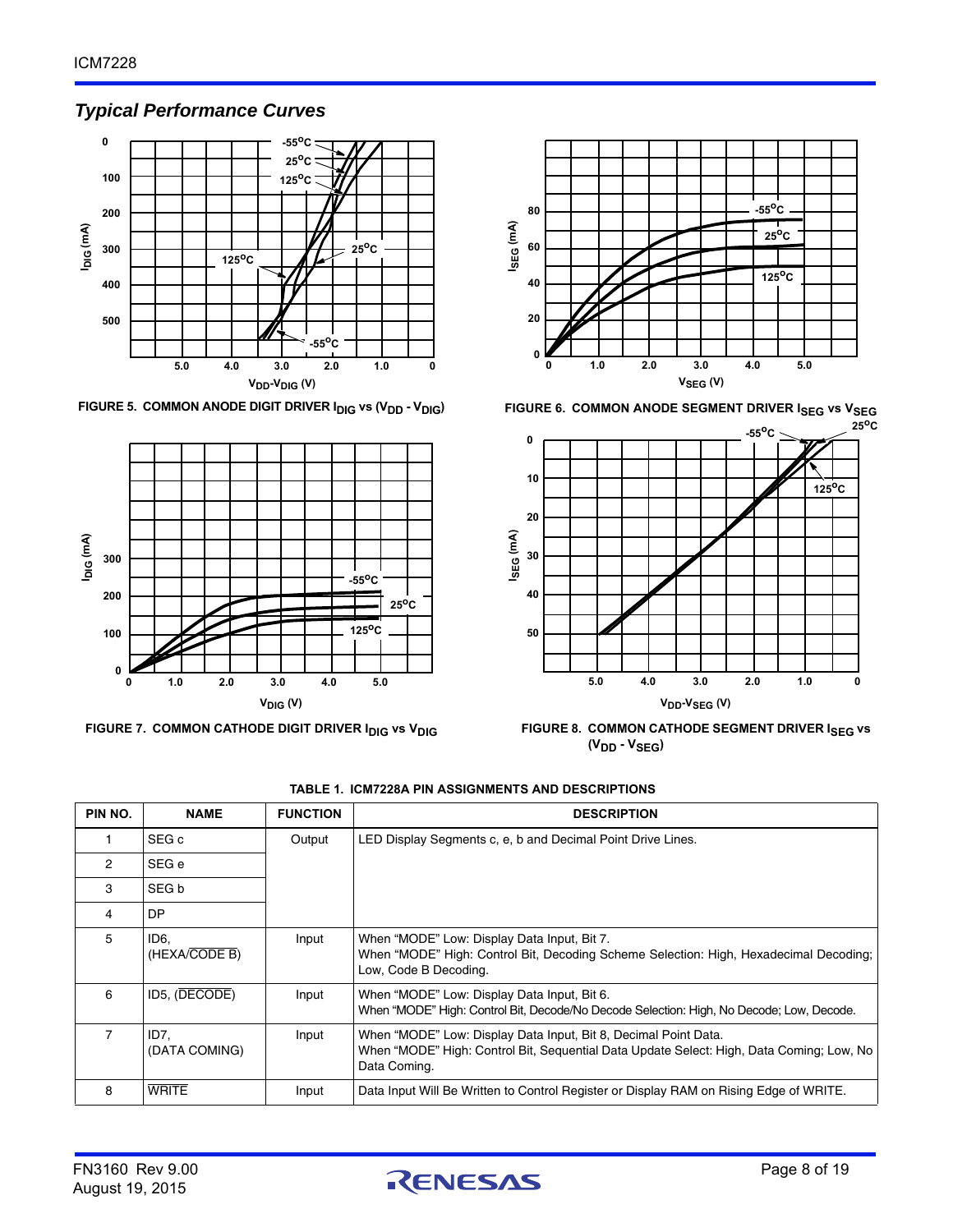| PIN NO. | <b>NAME</b>        | <b>FUNCTION</b> | <b>DESCRIPTION</b>                                                                                                                                                    |  |
|---------|--------------------|-----------------|-----------------------------------------------------------------------------------------------------------------------------------------------------------------------|--|
| 9       | <b>MODE</b>        | Input           | Selects Data to Be Loaded to Control Register or Display RAM: High, Loads Control Register;<br>Low, Loads Display RAM.                                                |  |
| 10      | ID4.<br>(SHUTDOWN) | Input           | When "MODE" Low: Display Data Input, Bit 5.<br>When "MODE" High: Control Bit, Low Power Mode Select: High, Normal Operation; Low,<br>Oscillator and Display Disabled. |  |
| 11      | ID <sub>1</sub>    | Input           | When "MODE" Low: Display Data Input, Bit 2.<br>When "MODE" High and "ID7 (DATA COMING)" Low: Digit Address, Bit 2, Single Digit Update<br>Mode.                       |  |
| 12      | ID <sub>0</sub>    | Input           | When "MODE" Low: Display Data Input, Bit 1.<br>When "MODE" High and "ID7 (DATA COMING)" Low: Digit Address, LSB, Single Digit Update<br>Mode.                         |  |
| 13      | ID <sub>2</sub>    | Input           | When "MODE" Low: Display Data Input, Bit 3.<br>When "MODE" High and "ID7 (DATA COMING)" Low: Digit Address, MSB, Single Digit Update<br>Mode.                         |  |
| 14      | ID <sub>3</sub>    | Input           | When "MODE" Low: Display Data Input, Bit 4.<br>When "MODE" High: RAM Bank Select (Decode Modes Only): High, RAM Bank A; Low, RAM<br>Bank B                            |  |
| 15      | DIGIT <sub>1</sub> | Output          | LED Display Digits 1, 2, 5 and 8 Drive Lines.                                                                                                                         |  |
| 16      | DIGIT <sub>2</sub> |                 |                                                                                                                                                                       |  |
| 17      | DIGIT <sub>5</sub> |                 |                                                                                                                                                                       |  |
| 18      | DIGIT <sub>8</sub> |                 |                                                                                                                                                                       |  |
| 19      | V <sub>DD</sub>    | Supply          | Device Positive Power Supply Rail.                                                                                                                                    |  |
| 20      | DIGIT 4            | Output          | LED Display Digits 4, 7, 6 and 3 Drive Lines.                                                                                                                         |  |
| 21      | DIGIT <sub>7</sub> |                 |                                                                                                                                                                       |  |
| 22      | DIGIT <sub>6</sub> |                 |                                                                                                                                                                       |  |
| 23      | DIGIT <sub>3</sub> |                 |                                                                                                                                                                       |  |
| 24      | SEG f              | Output          | LED Display Segments f, d, g and a Drive Lines.                                                                                                                       |  |
| 25      | SEG d              |                 |                                                                                                                                                                       |  |
| 26      | SEG g              |                 |                                                                                                                                                                       |  |
| 27      | SEG a              |                 |                                                                                                                                                                       |  |
| 28      | $V_{SS}$           | Supply          | Device Ground or Negative Power Supply Rail.                                                                                                                          |  |

#### **TABLE 1. ICM7228A PIN ASSIGNMENTS AND DESCRIPTIONS (Continued)**

#### **TABLE 2. ICM7228B PIN ASSIGNMENTS AND DESCRIPTIONS**

| PIN NO.        | <b>NAME</b>           | <b>FUNCTION</b> | <b>DESCRIPTION</b>                                                                                                                                                          |
|----------------|-----------------------|-----------------|-----------------------------------------------------------------------------------------------------------------------------------------------------------------------------|
|                | DIGIT 4               | Output          | LED Display Digits 4, 6, 3 and 1 Drive Lines.                                                                                                                               |
| $\overline{2}$ | DIGIT 6               |                 |                                                                                                                                                                             |
| 3              | DIGIT <sub>3</sub>    |                 |                                                                                                                                                                             |
| 4              | DIGIT <sub>1</sub>    |                 |                                                                                                                                                                             |
| 5              | ID6.<br>(HEXA/CODE B) | Input           | When "MODE" Low: Display Data Input, Bit 7.<br>When "MODE" High: Control Bit, Decoding Scheme Selection: High, Hexadecimal<br>Decoding; Low, Code B Decoding.               |
| 6              | ID5, (DECODE)         | Input           | When "MODE" Low: Display Data Input, Bit 6.<br>When "MODE" High: Control Bit, Decode/No Decode Selection: High, No Decode; Low, Decode.                                     |
|                | ID7.<br>(DATA COMING) | Input           | When "MODE" Low: Display Data Input, Bit 8, Decimal Point Data.<br>When "MODE" High: Control Bit, Seguential Data Update Select: High, Data Coming; Low, No<br>Data Coming. |

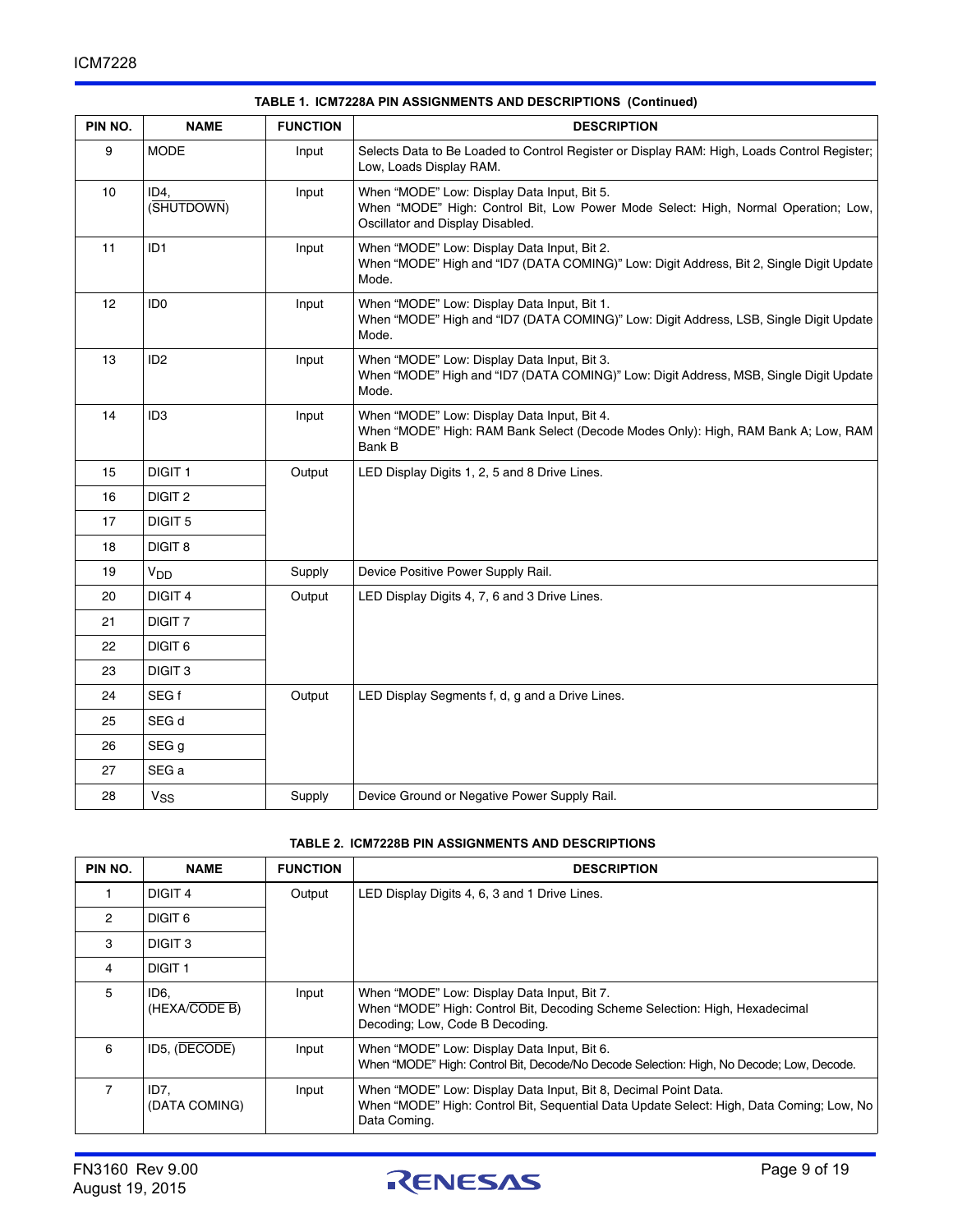| PIN NO. | <b>NAME</b>        | <b>FUNCTION</b> | <b>DESCRIPTION</b>                                                                                                                                                    |  |
|---------|--------------------|-----------------|-----------------------------------------------------------------------------------------------------------------------------------------------------------------------|--|
| 8       | <b>WRITE</b>       | Input           | Data Input Will Be Written to Control Register or Display RAM on Rising Edge of WRITE.                                                                                |  |
| 9       | <b>MODE</b>        | Input           | Selects Data to Be Loaded to Control Register or Display RAM: High, Loads Control Register;<br>Low, Loads Display RAM.                                                |  |
| 10      | ID4.<br>(SHUTDOWN) | Input           | When "MODE" Low: Display Data Input, Bit 5.<br>When "MODE" High: Control Bit, Low Power Mode Select: High, Normal Operation; Low,<br>Oscillator and Display Disabled. |  |
| 11      | ID <sub>1</sub>    | Input           | When "MODE" Low: Display Data Input, Bit 2.<br>When "MODE" High and "ID7 (DATA COMING)" Low: Digit Address, Bit 2, Single Digit Update<br>Mode.                       |  |
| 12      | ID <sub>0</sub>    | Input           | When "MODE" Low: Display Data Input, Bit 1.<br>When "MODE" High and "ID7 (DATA COMING)" Low: Digit Address, LSB, Single Digit Update<br>Mode.                         |  |
| 13      | ID <sub>2</sub>    | Input           | When "MODE" Low: Display Data Input, Bit 3.<br>When "MODE" High and "ID7 (DATA COMING)" Low: Digit Address, MSB, Single Digit Update<br>Mode.                         |  |
| 14      | ID <sub>3</sub>    | Input           | When "MODE" Low: Display Data Input, Bit 4.<br>When "MODE" High: RAM Bank Select (Decode Modes Only): High, RAM Bank A; Low, RAM<br>Bank B.                           |  |
| 15      | <b>DP</b>          | Output          | LED Display Decimal Point and Segments a, b, and d Drive Lines                                                                                                        |  |
| 16      | SEG a              |                 |                                                                                                                                                                       |  |
| 17      | SEG b              |                 |                                                                                                                                                                       |  |
| 18      | SEG d              |                 |                                                                                                                                                                       |  |
| 19      | V <sub>DD</sub>    | Supply          | Device Positive Power Supply Rail.                                                                                                                                    |  |
| 20      | SEG c              | Output          | LED Display Segments c, e, f and g Drive Lines.                                                                                                                       |  |
| 21      | SEG e              |                 |                                                                                                                                                                       |  |
| 22      | SEG f              |                 |                                                                                                                                                                       |  |
| 23      | SEG g              |                 |                                                                                                                                                                       |  |
| 24      | <b>DIGIT 8</b>     | Output          | LED Display Digits 8, 2, 5 and 7 Drive Lines.                                                                                                                         |  |
| 25      | DIGIT <sub>2</sub> |                 |                                                                                                                                                                       |  |
| 26      | DIGIT <sub>5</sub> |                 |                                                                                                                                                                       |  |
| 27      | DIGIT <sub>7</sub> |                 |                                                                                                                                                                       |  |
| 28      | $V_{SS}$           | Supply          | Device Ground or Negative Power Supply Rail.                                                                                                                          |  |

#### **TABLE 2. ICM7228B PIN ASSIGNMENTS AND DESCRIPTIONS (Continued)**

#### **TABLE 3. ICM7228C PIN ASSIGNMENTS AND DESCRIPTIONS**

| PIN NO.        | <b>NAME</b>                    | <b>FUNCTION</b> | <b>DESCRIPTION</b>                                                 |
|----------------|--------------------------------|-----------------|--------------------------------------------------------------------|
|                | SEG c                          | Output          | LED Display Segments c, e, band Decimal Point Drive Lines.         |
| $\overline{2}$ | SEG e                          |                 |                                                                    |
| 3              | SEG b                          |                 |                                                                    |
| 4              | <b>DP</b>                      |                 |                                                                    |
| 5              | DA0                            | Input           | Digit Address Input, Bit 1 LSB.                                    |
| 6              | DA <sub>1</sub>                | Input           | Digit Address Input, Bit 2.                                        |
| $\overline{7}$ | ID7,<br>(INPUT <sub>DP</sub> ) | Input           | Display Decimal Point Data Input, Negative True.                   |
| 8              | <b>WRITE</b>                   | Input           | Data Input Will Be Written to Display RAM on Rising Edge of WRITE. |

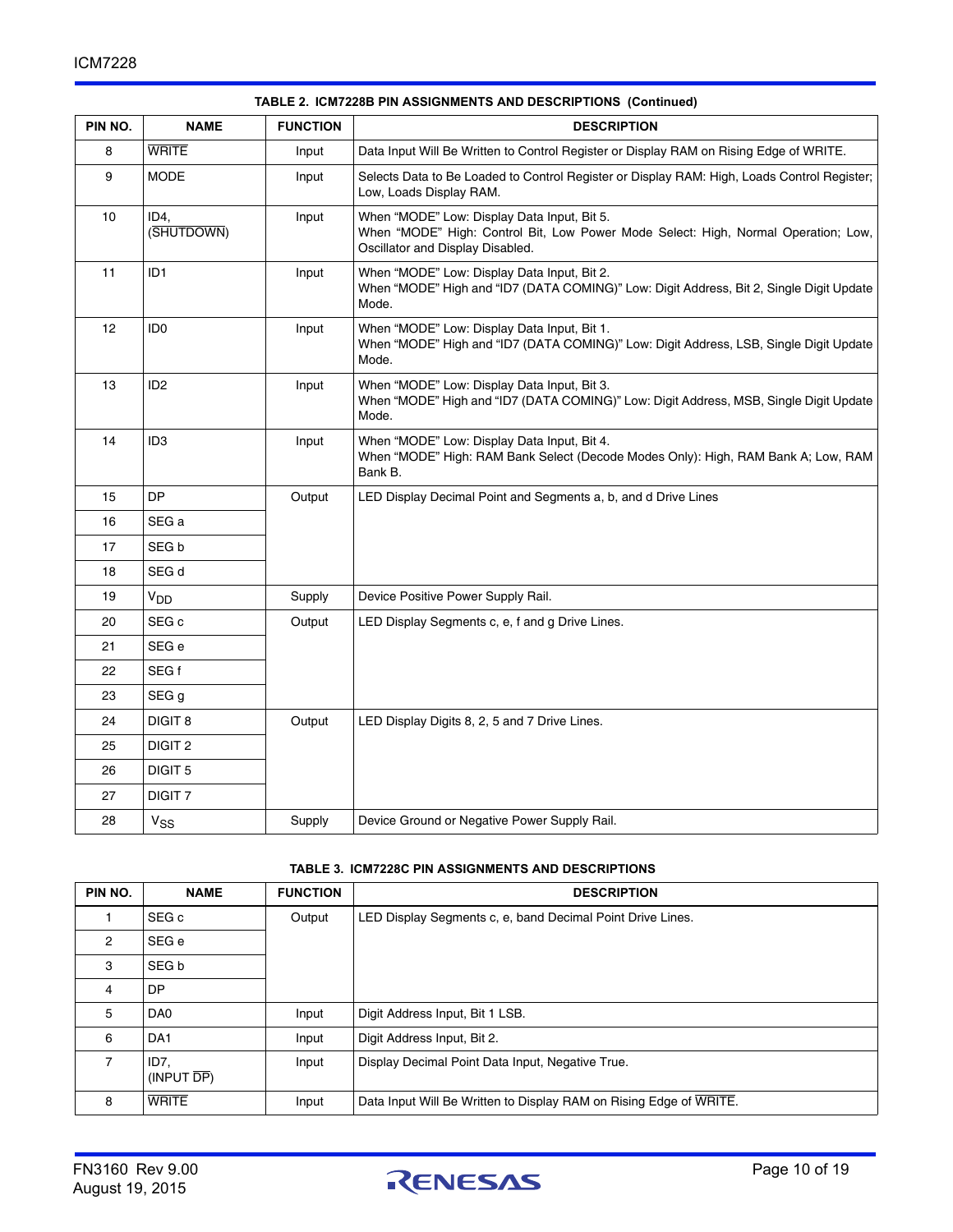| PIN NO. | <b>NAME</b>                           | <b>FUNCTION</b> | <b>DESCRIPTION</b>                                                                                                                         |
|---------|---------------------------------------|-----------------|--------------------------------------------------------------------------------------------------------------------------------------------|
| 9       | <b>HEXA/CODE</b><br><b>B/SHUTDOWN</b> | Input           | Three Level Input. Display Function Control: High, Hexadecimal Decoding; Float, Code B<br>Decoding; Low, Oscillator, and Display Disabled. |
| 10      | DA <sub>2</sub>                       | Input           | Digit Address Input, Bit 3, MSB.                                                                                                           |
| 11      | ID <sub>1</sub>                       | Input           | Display Data Inputs.                                                                                                                       |
| 12      | ID <sub>0</sub>                       |                 |                                                                                                                                            |
| 13      | ID <sub>2</sub>                       |                 |                                                                                                                                            |
| 14      | ID <sub>3</sub>                       |                 |                                                                                                                                            |
| 15      | DIGIT <sub>1</sub>                    | Output          | LED Display Digits 1, 2, 5 and 8 Drive Lines.                                                                                              |
| 16      | DIGIT <sub>2</sub>                    |                 |                                                                                                                                            |
| 17      | DIGIT <sub>5</sub>                    |                 |                                                                                                                                            |
| 18      | DIGIT <sub>8</sub>                    |                 |                                                                                                                                            |
| 19      | V <sub>DD</sub>                       | Supply          | Device Positive Power Supply Rail.                                                                                                         |
| 20      | DIGIT 4                               | Output          | LED Display Digits 4, 7, 6 and 3 Drive Lines.                                                                                              |
| 21      | DIGIT <sub>7</sub>                    |                 |                                                                                                                                            |
| 22      | DIGIT <sub>6</sub>                    |                 |                                                                                                                                            |
| 23      | DIGIT <sub>3</sub>                    |                 |                                                                                                                                            |
| 24      | SEG f                                 | Output          | LED Display Segments f, d, g and a Drive Lines.                                                                                            |
| 25      | SEG d                                 |                 |                                                                                                                                            |
| 26      | SEG g                                 |                 |                                                                                                                                            |
| 27      | SEG a                                 |                 |                                                                                                                                            |
| 28      | $V_{SS}$                              | Supply          | Device Ground or Negative Power Supply Rail.                                                                                               |

**TABLE 3. ICM7228C PIN ASSIGNMENTS AND DESCRIPTIONS (Continued)**

# *Detailed Description*

#### *System Interfacing and Data Entry Modes, ICM7228A and ICM7228B*

The ICM7228A/B devices are compatible with the architectures of most microprocessor systems. Their fast switching characteristics makes it possible to access them as a memory mapped I/O device with no wait state necessary in most microcontroller systems. All the ICM7228A/B inputs, including MODE, feature a 250ns minimum setup and 0ns hold time with a 200ns minimum WRITE pulse. Input logic levels are TTL and CMOS compatible. Figure 9 shows a generic method of driving the ICM7228A/B from a microprocessor bus. To the microprocessor, each device appears to be 2 separate I/O locations; the Control Register and the Display RAM. Selection between the two is accomplished by the MODE input driven by address line A0. Input data is placed on the lD0 - lD7 lines. The WRITE input acts as both a device select and write cycle timing pulse. See Figure 1 and Switching Specifications Table for write cycle timing parameters.

The ICM7228A/B have three data entry modes: Control Register update without RAM update, sequential 8-digit update and single digit update. In all three modes a control word is first written by pulsing the WRITE input while the MODE input is high, thereby latching data into the Control Register. The logic

level of individual bits in the Control Register select Shutdown, Decode/No Decode, Hex/Code B, RAM bank A/B and Display RAM digit address as shown in Tables 1 and 2.

The ICM7228A/B Display RAM is divided into 2 banks, called bank A and B. When using the Hexadecimal or code B display modes, these RAM banks can be selected separately. This allows two separate sets of display data to be stored and displayed alternately. Notice that the RAM bank selection is not possible in No-Decode mode, this is because the display data in the No-Decode mode has 8 bits, but in Decoded schemes (Hex/Code B) is only 4 bits (lD0 - lD3 data). It should also be mentioned that the decimal point is independent of selected bank, a turned on decimal point will remain on for either bank. Selection of the RAM banks is controlled by lD3 input. The lD3 logic level (during Control Register update) selects which bank of the internal RAM to be written to and/or displayed.

#### *Control Register Update without RAM Update*

The Control Register can be updated without changing the display data by a single pulse on the WRITE input, with MODE high and DATA COMING low. If the display is being decoded (Hex/Code B), then the value of lD3 determines which RAM bank will be selected and displayed for all eight digits.

*Sequential 8-Digit Update*

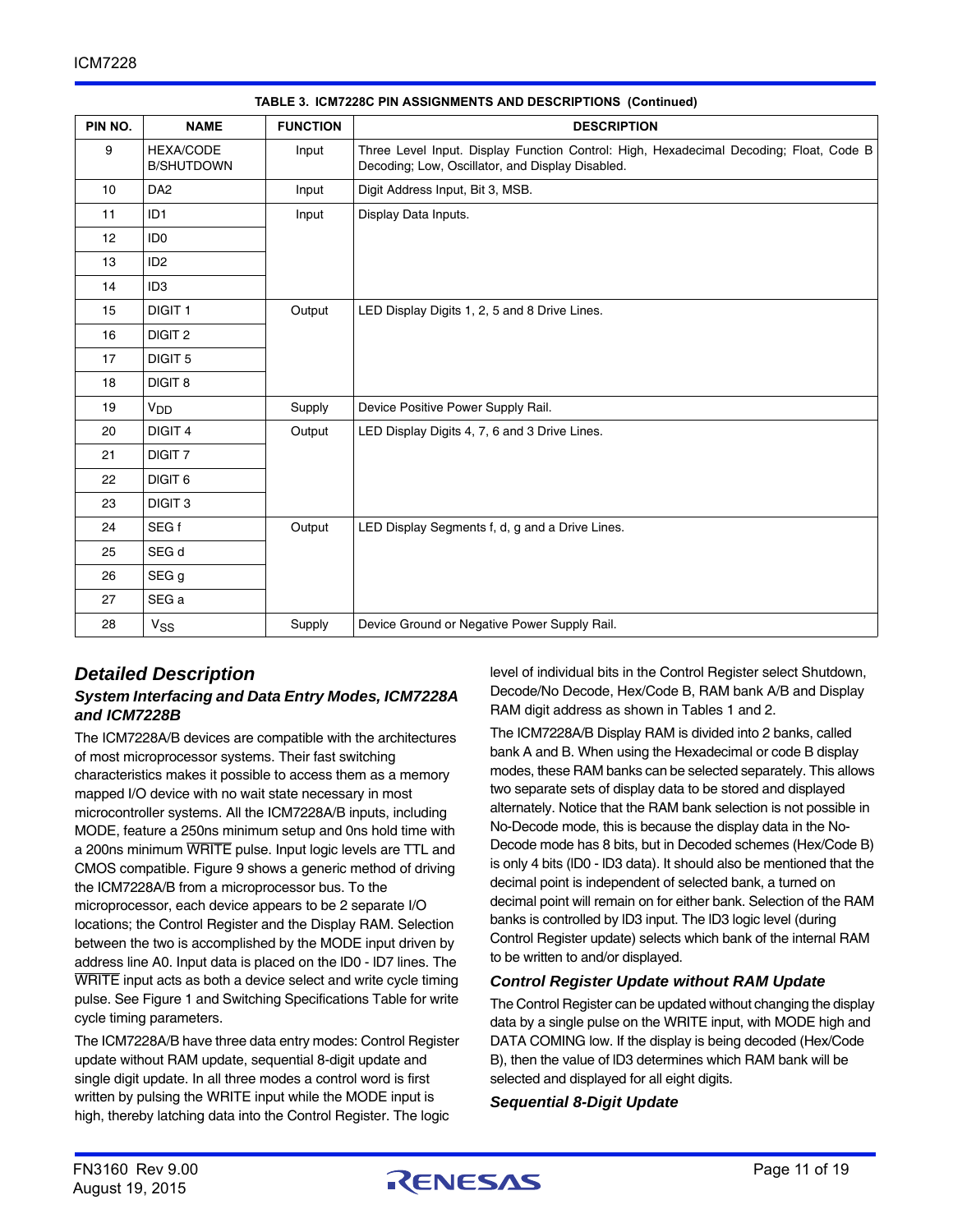The logic state of DATA COMING (lD7) is also latched during a Control Register update. If the latched value of DATA COMING (lD7) is high, the display becomes blanked and a sequential 8-digit update is initiated. Display data can now be written into RAM with 8 successive WRITE pulses, starting with digit 1 and ending with digit 8 (See Figure 2). After all 8 RAM locations have been written to, the display turns on again and the new data is displayed. Additional write pulses are ignored until a new Control Register update is performed. All 8 digits are displayed in the format (Hex/Code B or No Decode) specified by the control word that preceded the 8 digit update. If a decoding scheme (Hex/Code B) is to be used, the value of lD3 during the control word update determines which RAM bank will be written to.

#### *Single Digit Update*

In this mode each digit data in the display RAM can be updated individually without changing the other display data. First, with MODE input high, a control word is written to the Control Register carrying the following information; DATA COMING (lD7) low, the desired display format data on lD4 - lD6, the RAM bank selected by lD3 (if decoding is selected) and the address of the digit to be updated on data lines lD0 - lD2 (See Table 4). A second write to the ICM7228A/B, this time with MODE input low, transfers the data at the lD0 - lD7 inputs into the selected digit's RAM location. In single digit update mode, each individual digit's data can be specified independently for being displayed in Decoded or No-Decode mode. For those digits which decoding scheme (Hex/Code B) is selected, only one can be effective at a time. Whenever a control word is written, the specified decoding scheme will be applied to all those digits which selected to be displayed in Decoded mode.



**FIGURE 9. ICM7228A/B MICROPROCESSOR SYSTEM INTERFACING**

**TABLE 4. DIGITS ADDRESS, ICM7228A/B**

|                 | <b>INPUT DATA LINES</b> |                 |                       |
|-----------------|-------------------------|-----------------|-----------------------|
| 1D <sub>2</sub> | ID <sub>2</sub>         | ID <sub>0</sub> | <b>SELECTED DIGIT</b> |
| n               |                         |                 | <b>DIGIT 1</b>        |
| n               | n                       |                 | DIGIT <sub>2</sub>    |
| n               |                         | n               | DIGIT <sub>3</sub>    |
| n               |                         |                 | DIGIT <sub>4</sub>    |
|                 | ∩                       |                 | DIGIT <sub>5</sub>    |
|                 | n                       |                 | DIGIT <sub>6</sub>    |
|                 |                         |                 | DIGIT <sub>7</sub>    |
|                 |                         |                 | DIGIT <sub>8</sub>    |

#### *System Interfacing, ICM7228C*

The ICM7228C is directly compatible with the architecture of most microprocessor systems. Its fast switching characteristics make it possible to access them as a memory mapped I/O device with no wait state necessary in most microcontroller systems. All the ICM7228C inputs, excluding HEXA/CODE B/SHUTDOWN, feature a 250ns minimum setup and 0ns hold time with a 200ns minimum WRITE pulse. Input logic levels are TTL and CMOS compatible. Figure 10 shows a generic method of driving the ICM7228C from a microprocessor bus. To the microprocessor, the 8 bytes of the Display RAM appear to be 8 separate I/O locations. Loading the ICM7228C is quite similar to a standard memory write cycle. The address of the digit to be updated is placed on lines DA0 - DA2, the data to be written is placed on lines ID0 - lD3 and ID7, then a low pulse on WRITE input will transfer the data in. See Figure 3 and Switching Characteristics Table for write cycle timing parameters.

The ICM7228C does not have any control register, and also does not provide the No Decode display format. Hexadecimal or Code B character selection and shutdown mode are directly controlled through the three level input at Pin 9, which is accordingly called HEXA/CODE B/SHUTDOWN. See Table 3 for input and output definitions of the ICM7228C.

#### *Display Formats*

The ICM7228A and ICM7228B have three possible display formats; Hexadecimal, Code B and No Decode. Table 5 shows the character sets for the decode modes and their corresponding input code.

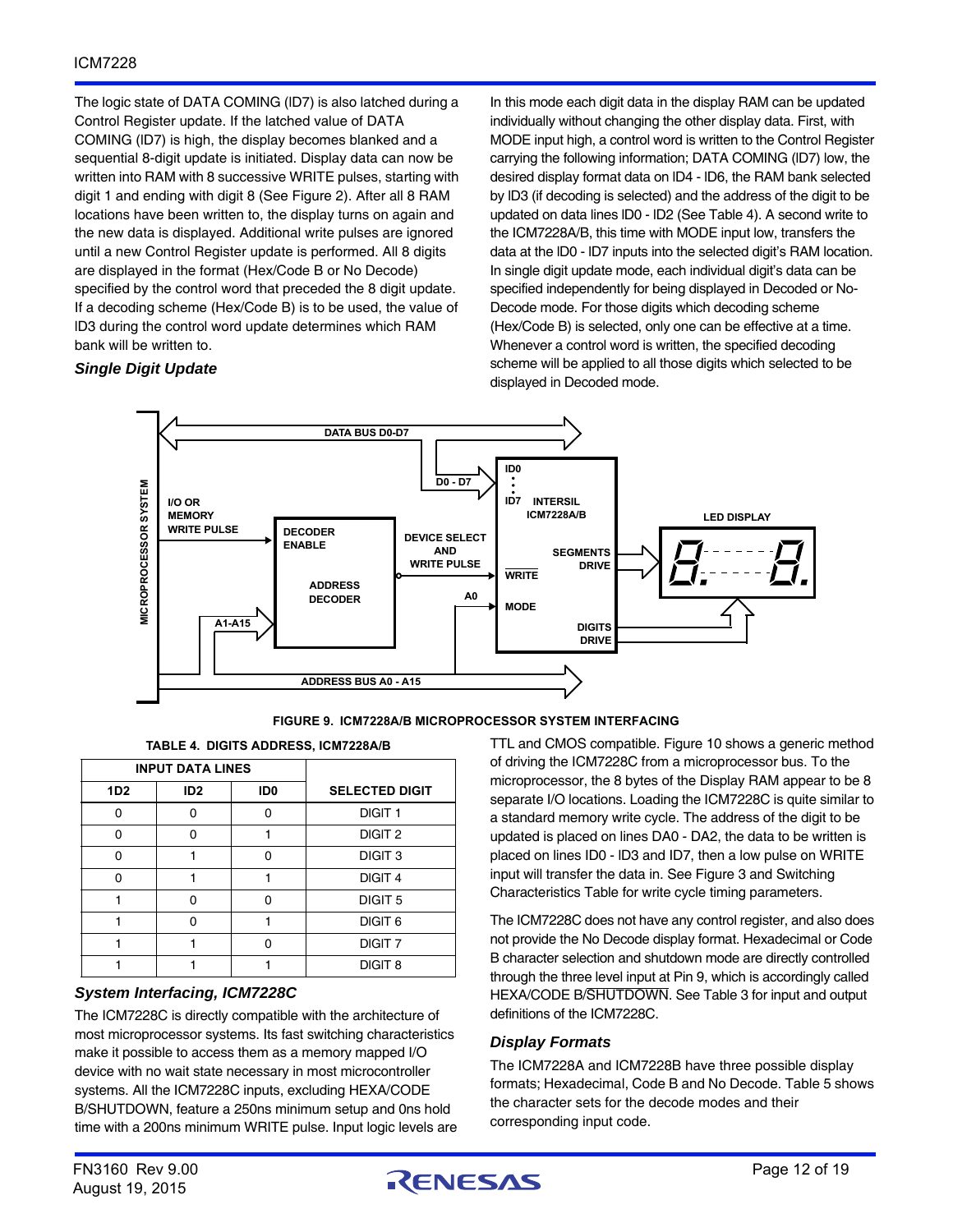The display formats of the ICM7228A/B are selected by writing data to bits ID4, ID5 and ID6 of the Control Register (See Table 1 and 2 for input Definitions). Hexadecimal and Code B data is entered via ID0-lD3 and ID7 controls the decimal point.

**TABLE 5. DISPLAY CHARACTER SETS**

| <b>INPUT DATA CODE</b> |                 |                 | <b>DISPLAY CHARACTERS</b>             |   |               |  |
|------------------------|-----------------|-----------------|---------------------------------------|---|---------------|--|
| ID <sub>3</sub>        | ID <sub>2</sub> | ID <sub>1</sub> | ID <sub>0</sub><br><b>HEXADECIMAL</b> |   | <b>CODE B</b> |  |
|                        | n               |                 |                                       |   |               |  |
|                        |                 |                 |                                       |   |               |  |
|                        |                 |                 |                                       |   |               |  |
|                        |                 |                 |                                       | з |               |  |
|                        |                 |                 |                                       |   |               |  |
|                        |                 |                 |                                       |   |               |  |

#### **TABLE 5. DISPLAY CHARACTER SETS (Continued)**

|                 | <b>INPUT DATA CODE</b> |                 | <b>DISPLAY CHARACTERS</b> |                    |               |  |  |  |
|-----------------|------------------------|-----------------|---------------------------|--------------------|---------------|--|--|--|
| ID <sub>3</sub> | ID <sub>2</sub>        | ID <sub>1</sub> | ID <sub>0</sub>           | <b>HEXADECIMAL</b> | <b>CODE B</b> |  |  |  |
| 0               |                        |                 | 0                         | 6                  | 6             |  |  |  |
| O               |                        |                 |                           | 7                  | 7             |  |  |  |
| 1               | O                      | 0               | 0                         | 8                  | 8             |  |  |  |
|                 | ŋ                      | ŋ               |                           | 9                  | 9             |  |  |  |
|                 | ŋ                      |                 | 0                         | А                  |               |  |  |  |
|                 | O                      |                 |                           | b                  | Е             |  |  |  |
|                 |                        | 0               | 0                         | C                  | н             |  |  |  |
|                 |                        | ŋ               |                           | d                  |               |  |  |  |
|                 |                        |                 | O                         | F.                 | P             |  |  |  |
|                 |                        |                 |                           | F                  | (Blank)       |  |  |  |



**FIGURE 10. ICM7228C MICROPROCESSOR SYSTEM INTERFACING**



**FIGURE 11. DIGITS SEGMENT ASSIGNMENTS**

The No Decode mode of the ICM7228A and ICM7228B allows the direct segment-by-segment control of all 64 segments driven by the device. In the No Decode mode, the input data directly control the outputs as shown in Table 6.

| TABLE 6.  NO DECODE SEGMENT LOCATIONS |  |
|---------------------------------------|--|
|                                       |  |

| <b>DATA</b><br><b>INPUT</b> | ID7              | ID <sub>6</sub> | ID <sub>5</sub> | ID <sub>4</sub> | ID <sub>3</sub> | ID <sub>2</sub> | ID <sub>1</sub> | ID0 |
|-----------------------------|------------------|-----------------|-----------------|-----------------|-----------------|-----------------|-----------------|-----|
| Controlled<br>Segment       | Decimal<br>Point | а               | b               | с               | е               | g               |                 |     |

An input high level turns on the respective segment, except for the decimal point, which is turned on by an input low level on ID7.

The No Decode mode can be used in different applications such as bar graph or status panel driving where each segment controls an individual LED.

The ICM7228C has only the Hexadecimal and Code B character sets. The HEXA/CODE B/SHUTDOWN input, pin 9, requires a three level input. Pin 9 selects the Hexadecimal format when pulled high, the Code B format when floating or driven to mid-supply, and the shutdown mode when pulled low (See Table 3). Table 5 also applies to the ICM7228C.

#### *Shutdown and Display Banking*

When shutdown, the ICM7228 enters a low power standby mode typically consuming only  $1\mu A$  of supply current for the  $ICM7228A/B$  and  $2.5\mu A$  for the  $ICM7228C$ . In this mode the ICM7228 turns off the multiplex scan oscillator as well as the digit and segment drivers. However, input data can still be entered when in the shutdown mode. Data is retained in memory even with the supply voltage as low as 2V.

The ICM7228A/B is shutdown by writing a control word with Shutdown (lD4) low. The ICM7228C is put into shutdown mode by driving pin 9, HEXA/CODE B/SHUTDOWN, low.

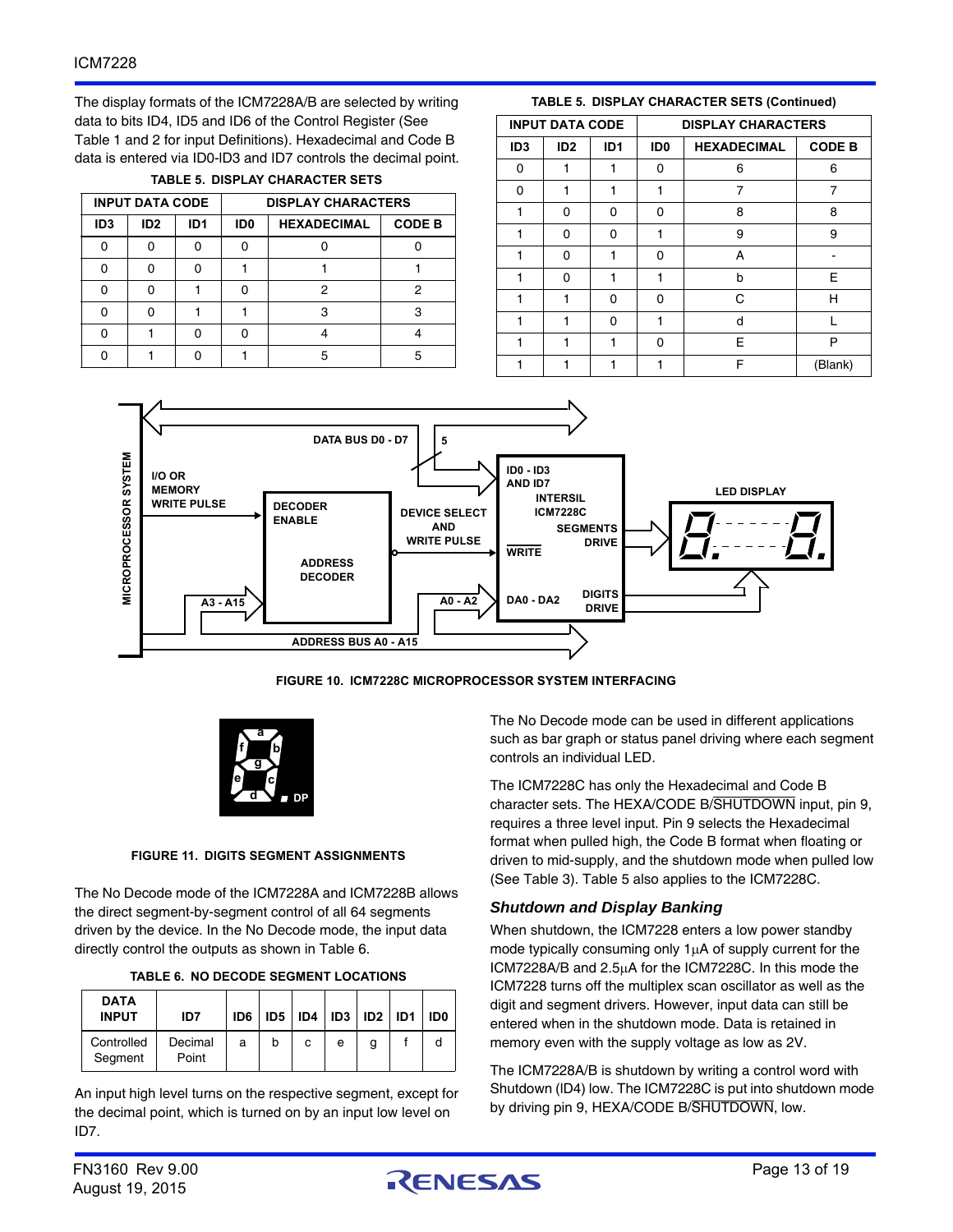The ICM7228 operating current with the display blanked is within 100 $\mu$ A - 200 $\mu$ A for all versions. All versions of the ICM7228 can be blanked by writing Hex FF to all digits and selecting Code B format. The ICM7228A and ICM7228B can also be blanked by selecting No Decode mode and writing Hex 80 to all digits (See Tables 5and 6).

#### *Common Anode Display Drivers, ICM7228A and ICM7228C*

The common anode digit and segment driver output schematics are shown in Figure 12. The common anode digit driver output impedance is approximately  $4\Omega$ . This provides a nearly constant voltage to the display digits. Each digit has a minimum of 200mA drive capability. The N-Channel segment driver's output impedance of 50 $\Omega$  limits the segment current to approximately 25mA peak current per segment. Both the segment and digit outputs can directly drive the display, current limiting resistors are not required.

Individual segment current is not significantly affected by whether other segments are on or off. This is because the segment driver output impedance is much higher than that of the digit driver. This feature is important in bar graph applications where each bar graph element should have the same brightness, independent of the number of elements being turned on.

#### *Common Cathode Display Driver, ICM7228B*

The common cathode digit and segment driver output schematics are shown in Figure 13. The N-channel digit drivers have an output impedance of approximately 15 $\Omega$ . Each digit has a minimum of 50mA drive capability. The segment drivers have an output impedance of approximately 100 $\Omega$  with typically 10mA peak current drive for each segment. The common cathode display driver output currents are only  $\frac{1}{4}$  of the common anode display driver currents. Therefore, the ICM7228A and ICM7228C common anode display drivers are recommended for those applications where high display brightness is desired. The ICM7228B common cathode display driver is suitable for driving bubble-lensed monolithic 7 segment displays. They can also drive individual LED displays up to 0.3 inches in height when high brightness is not required.

#### *Display Multiplexing*

Each digit of the ICM7228 is on for approximately  $320\mu s$ , with a multiplexing frequency of approximately 390Hz. The ICM7228 display drivers provide interdigit blanking. This ensures that the segment information of the previous digit is gone and the information of the next digit is stable before the next digit is driven on. This is necessary to eliminate display ghosting (a faint display of data from previous digit superimposed on the next digit). The interdigit blanking time is  $10\mu s$  typical with a guaranteed  $2\mu s$  minimum. The ICM7228 turns off both the digit drivers and the segment drivers during the interdigit blanking period. The digit multiplexing sequence is: D2, D5, D1, D7, D8, D6, D4 and D3. A typical digit's drive pulses are shown on Figure 4.

Due to the display multiplexing, the driving duty cycle for each digit is 12% (100 x  $\frac{1}{8}$ ) This means the average current for each segment is  $\frac{1}{8}$  of its peak current. This must be considered while designing and selecting the displays.

#### *Driving Larger Displays*

If very high display brightness is desired, the ICM7228 display driver outputs can be externally buffered. Figures 14 thru 16 show how to drive either common anode or common cathode displays using the ICM7228 and external driver circuit for higher current displays.

Another method of increasing display currents is to connect two digit outputs together and load the same data into both digits. This drives the display with the same peak current, but the average current doubles because each digit of the display is on for twice as long, i.e.,  $\frac{1}{4}$  duty cycle versus  $\frac{1}{8}$ .



NOTE: When SHUTDOWN goes low INTERDIGIT BLANKING also stays low.

**FIGURE 12A. DIGIT DRIVER**





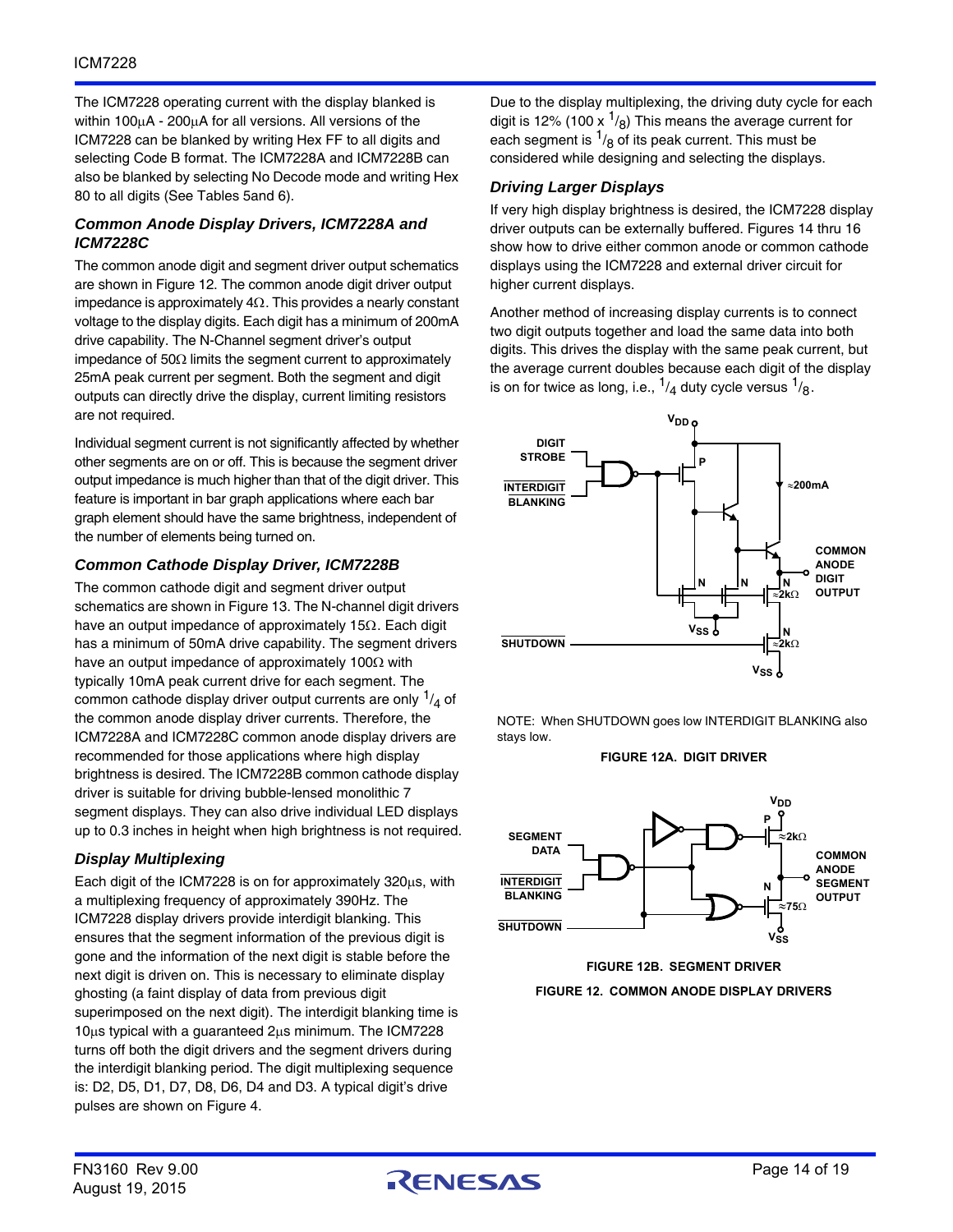





NOTE: When SHUTDOWN goes low INTERDIGIT BLANKING also stays low.

#### **FIGURE 13B. SEGMENT DRIVER**

#### **FIGURE 13. COMMON CATHODE DISPLAY DRIVERS**



**FIGURE 14. DRIVING HIGH CURRENT DISPLAY, COMMON ANODE ICM7228A/C TO COMMON ANODE** 



**FIGURE 15. DRIVING HIGH CURRENT DISPLAY, COMMON CATHODE ICM7228B TO COMMON CATHODE DISPLAY**



**FIGURE 16. DRIVING HIGH CURRENT DISPLAY, COMMON CATHODE ICM7228B TO COMMON ANODE DISPLAY**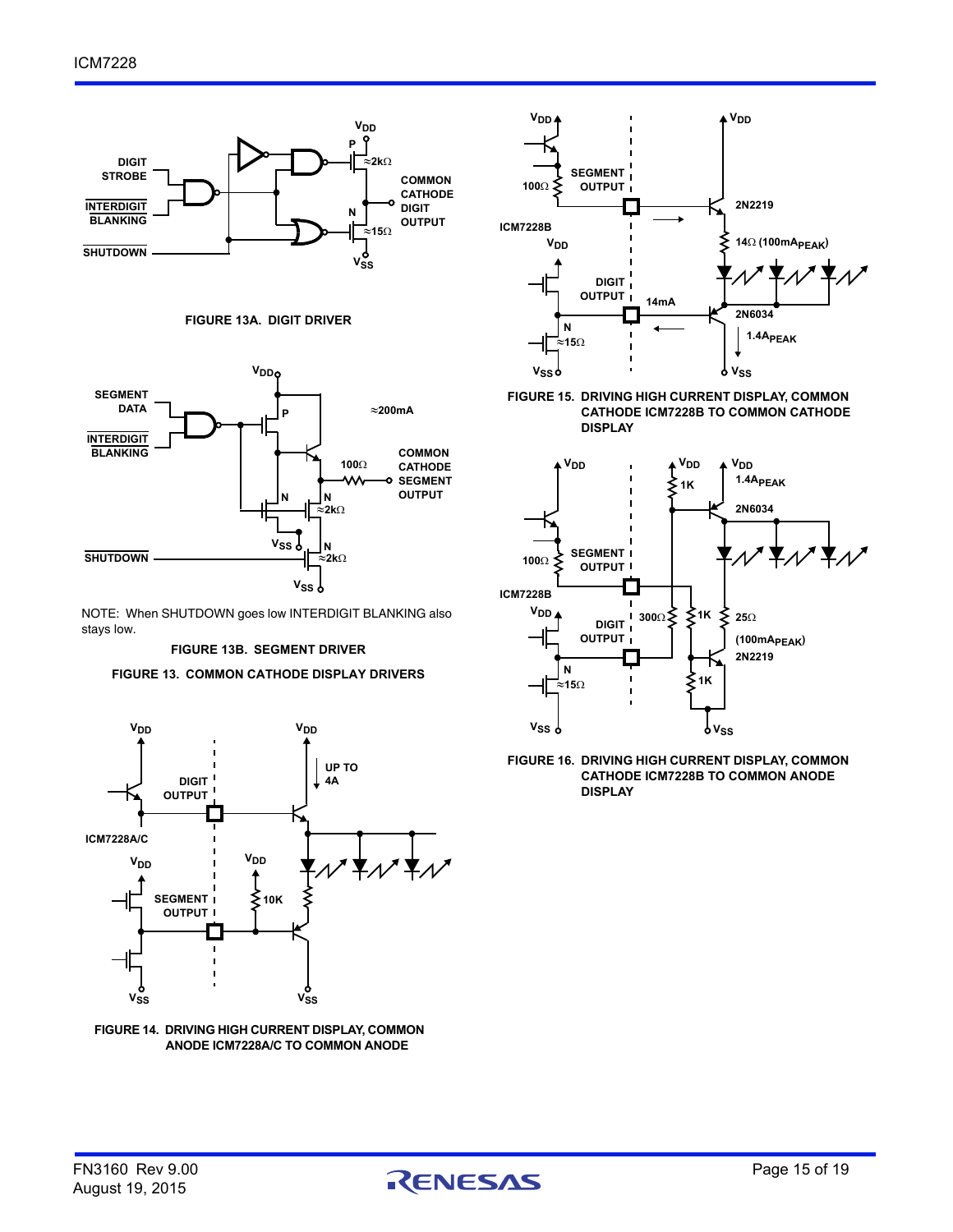#### *Three Level Input, ICM7228C*

As mentioned before, pin 9 is a three level input and controls three functions: Hexadecimal display decoding, Code B display decoding and shutdown mode. In many applications, pin 9 will be left open or permanently wired to one state. When pin 9 can not be permanently left in one state, the circuits illustrated in Figure 17 can be used to drive this three level input.



**FIGURE 17. ICM7228C PIN 9 DRIVE CIRCUITS**

#### *Power Supply Bypassing*

Connect a minimum of  $47\mu$ F in parallel with  $0.1\mu$ F capacitors between V<sub>DD</sub> and V<sub>SS</sub> of ICM7228. These capacitors should be placed in close proximity to the device to reduce the power supply ripple caused by the multiplexed LED display drive current pulses.

### *Test Circuit*



**FIGURE 18. FUNCTIONAL TEST CIRCUIT #1**

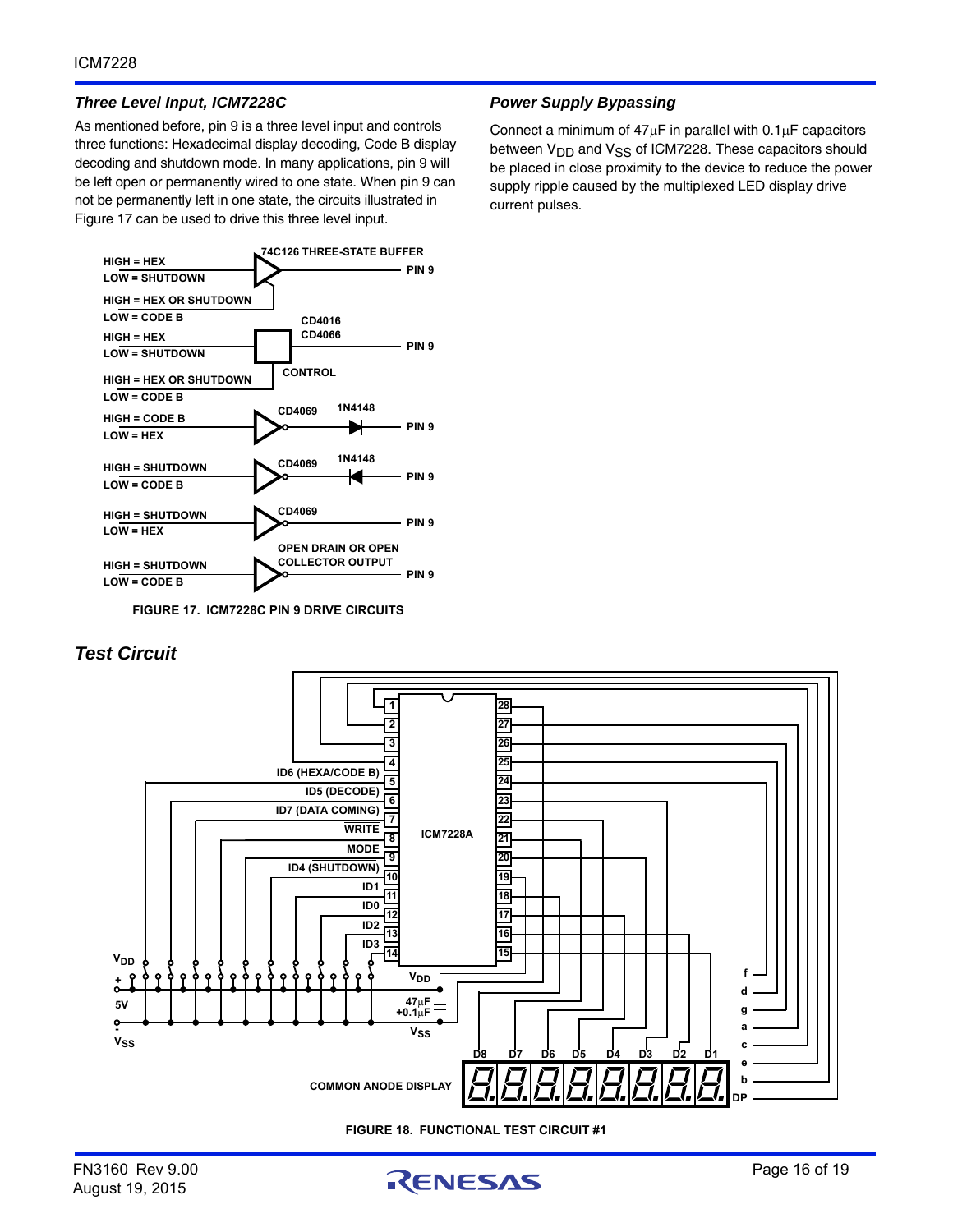# *Revision History*

The revision history provided is for informational purposes only and is believed to be accurate, but not warranted. Please go to the web to make sure that you have the latest revision.

| <b>DATE</b>     | <b>REVISION</b> | <b>CHANGE</b>                                                                                                                                                                                       |
|-----------------|-----------------|-----------------------------------------------------------------------------------------------------------------------------------------------------------------------------------------------------|
| August 19, 2015 | FN3160.9        | Updated Ordering Information table and moved it from page 1 to page 2.<br>Added Revision History and About Intersil sections.<br>Updated POD M28.3 to current revision. Changes: Added land pattern |

# *About Intersil*

Intersil Corporation is a leading provider of innovative power management and precision analog solutions. The company's products address some of the largest markets within the industrial and infrastructure, mobile computing and high-end consumer markets.

For the most updated datasheet, application notes, related documentation and related parts, please see the respective product information page found at [www.intersil.com.](www.intersil.com)

You may report errors or suggestions for improving this datasheet by visiting [www.intersil.com/ask](http://www.intersil.com/en/support.html?OrganizationID=784358&p=createnewticket&p_href=http%3A%2F%2Fwww.intersil.com%2Fen%2Fsupport.html).

Reliability reports are also available from our website at [www.intersil.com/support](http://www.intersil.com/en/support/qualandreliability.html#reliability)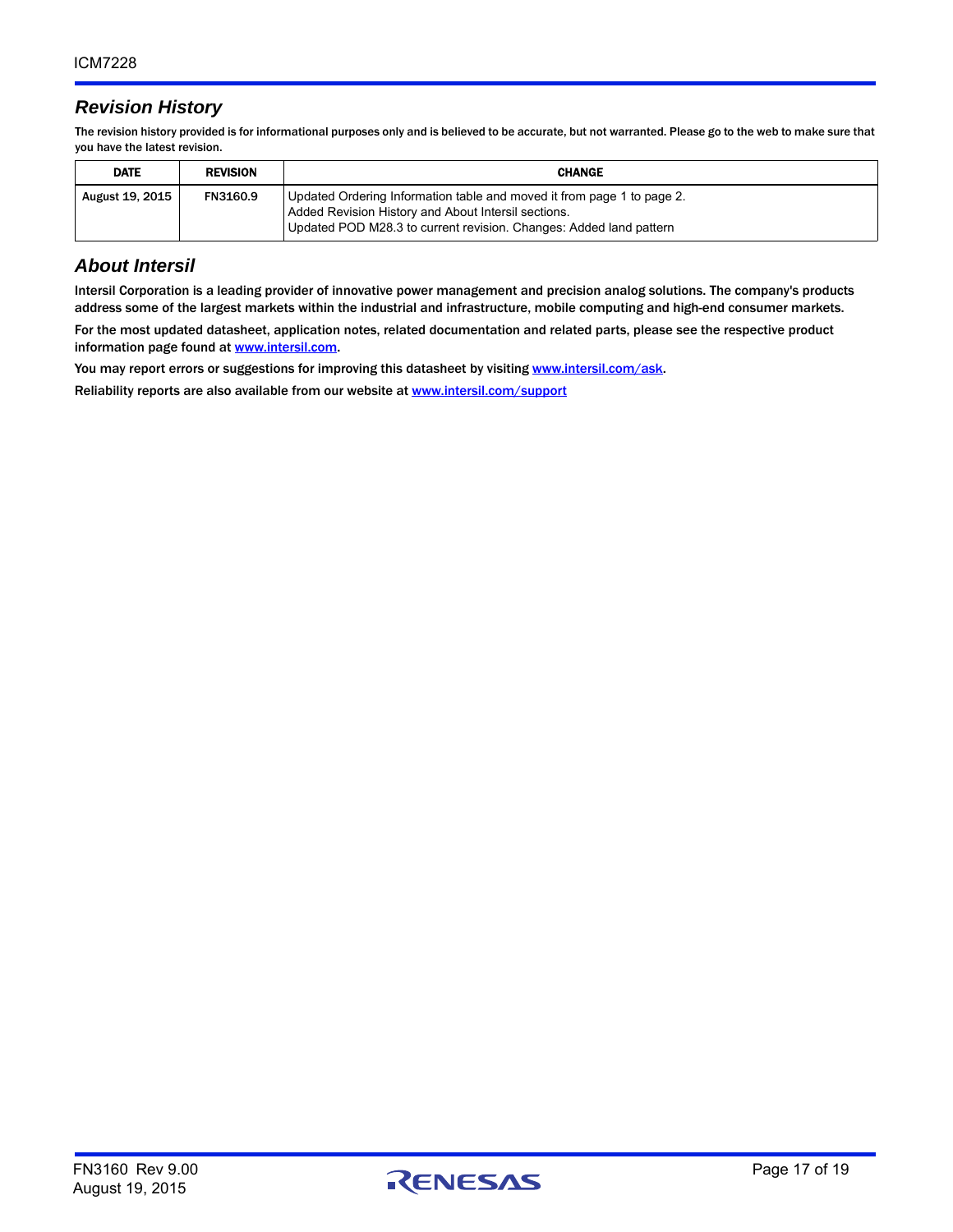# *Dual-In-Line Plastic Packages (PDIP)*



#### NOTES:

- 1. Controlling Dimensions: INCH. In case of conflict between English and Metric dimensions, the inch dimensions control.
- 2. Dimensioning and tolerancing per ANSI Y14.5M**-**1982.
- 3. Symbols are defined in the "MO Series Symbol List" in Section 2.2 of Publication No. 95.
- 4. Dimensions A, A1 and L are measured with the package seated in JEDEC seating plane gauge GS**-**3.
- 5. D, D1, and E1 dimensions do not include mold flash or protrusions. Mold flash or protrusions shall not exceed 0.010 inch (0.25mm).
- 6. E and  $\left| \begin{smallmatrix} e_A \end{smallmatrix} \right|$  are measured with the leads constrained to be perpendicular to datum | C- |.
- 7.  $e_B$  and  $e_C$  are measured at the lead tips with the leads unconstrained.  $e<sub>C</sub>$  must be zero or greater.
- 8. B1 maximum dimensions do not include dambar protrusions. Dambar protrusions shall not exceed 0.010 inch (0.25mm).
- 9. N is the maximum number of terminal positions.
- 10. Corner leads (1, N, N/2 and N/2 + 1) for E8.3, E16.3, E18.3, E28.3, E42.6 will have a B1 dimension of 0.030 - 0.045 inch (0.76 - 1.14mm).

#### **E28.6 (JEDEC MS-011-AB ISSUE B) 28 LEAD DUAL-IN-LINE PLASTIC PACKAGE**

|                |                              | <b>INCHES</b> | <b>MILLIMETERS</b> |            |                |
|----------------|------------------------------|---------------|--------------------|------------|----------------|
| <b>SYMBOL</b>  | <b>MIN</b>                   | <b>MAX</b>    | <b>MIN</b>         | <b>MAX</b> | <b>NOTES</b>   |
| A              |                              | 0.250         |                    | 6.35       | 4              |
| A1             | 0.015                        |               | 0.39               |            | 4              |
| A <sub>2</sub> | 0.125                        | 0.195         | 3.18               | 4.95       |                |
| B              | 0.014                        | 0.022         | 0.356              | 0.558      |                |
| <b>B1</b>      | 0.030                        | 0.070         | 0.77               | 1.77       | 8              |
| C              | 0.008                        | 0.015         | 0.204              | 0.381      |                |
| D              | 1.380                        | 1.565         | 35.1               | 39.7       | 5              |
| D <sub>1</sub> | 0.005                        |               | 0.13               |            | 5              |
| Е              | 0.600                        | 0.625         | 15.24              | 15.87      | 6              |
| E <sub>1</sub> | 0.485                        | 0.580         | 12.32              | 14.73      | 5              |
| e              | 0.100 BSC                    |               | 2.54 BSC           |            |                |
| $e_A$          | 0.600 BSC                    |               | 15.24 BSC          |            | 6              |
| $e_{B}$        | $\qquad \qquad \blacksquare$ | 0.700         |                    | 17.78      | $\overline{7}$ |
| L              | 0.115                        | 0.200         | 2.93               | 5.08       | 4              |
| N              | 28                           |               | 28                 |            | 9              |

Rev. 1 12/00